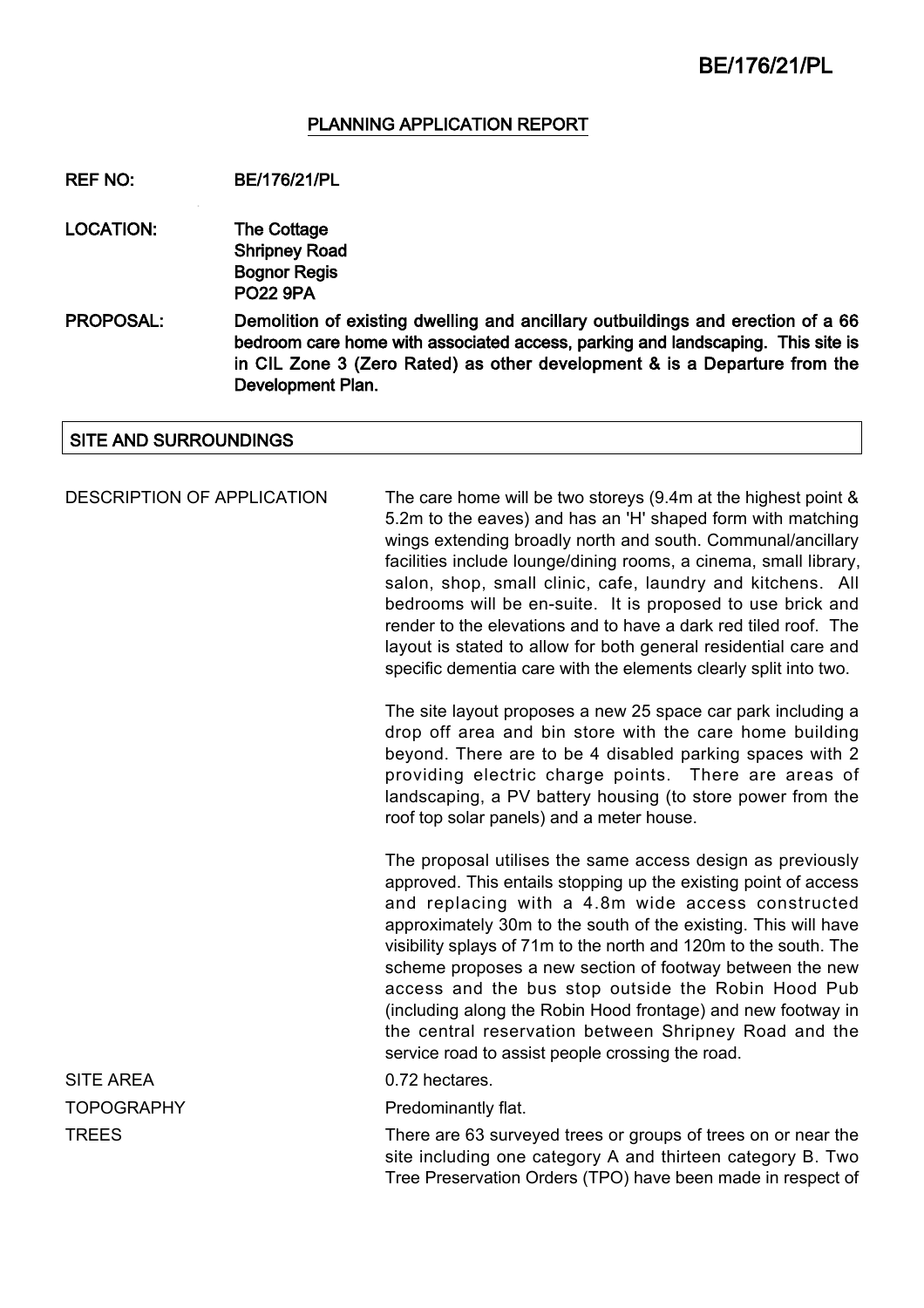the site.

The first, TPO/BE/1/17 refers to T1 - a Common Ash west of the existing dwelling/close to the existing site access; T2 - a Pedunculate Oak on the eastern boundary; and G1 - a group of two Lebanon Cedars to the south of the existing dwelling. The second, TPO/BE/2/17 refers to T1-T3 - three Sycamore on or immediately adjacent to the footpath which runs adjacent to the southern boundary.

- BOUNDARY TREATMENT Mixed. Part wall, part close boarded fencing to the Hotel. Close boarded fencing to the road. Post & wire fencing on the southern boundary (along the line of the footpath). Hedge or otherwise open to the eastern boundary.
- SITE CHARACTERISTICS The site borders the hotel to the north and comprises an existing one and a half storey dwelling surrounded by land formerly used as gardens, for horticulture and personal sheep grazing. There are ancillary buildings on site including disused greenhouses, stables, a detached garage and sheds. There is a half built two storey building in the south east corner. There is a dry ditch and bund to the east boundary and the remains of a dry pond. There is gated access from Shripney Road. A footpath runs adjacent to the south boundary connecting Shripney Road on its west side to a footpath crossing the field on the east side enabling access to Sack Lane to the north east.
- CHARACTER OF LOCALITY Semi-rural character with detached dwellings on both sides of Shripney Road. To the north lies the Robin Hood Pub & Hotel. Car parking is between the hotel and the shared boundary. To the south lies the site of a new dwelling. To the east is open arable fields. On the western side is Shripney Road with houses beyond. Surrounding built form is mixed between one and two storey buildings.

#### RELEVANT SITE HISTORY

BE/79/20/RES Approval of reserved matters following BE/63/17/OUT & ApproveConditionally variation of condition BE/131/18/PL for replacement dwelling at the southern end of site (Phase 1) to reposition driveway & car port (resubmission following BE/58/19/RES). 01-10-20 BE/137/19/RES Application for approval of phase 2 reserved matters following outline permission BE/63/17/OUT (as amended 25-06-20 by BE/131/18/PL) for 20 No. dwellings. ApproveConditionally

#### BE/69/19/OUT Outline planning application with all matters reserved Refused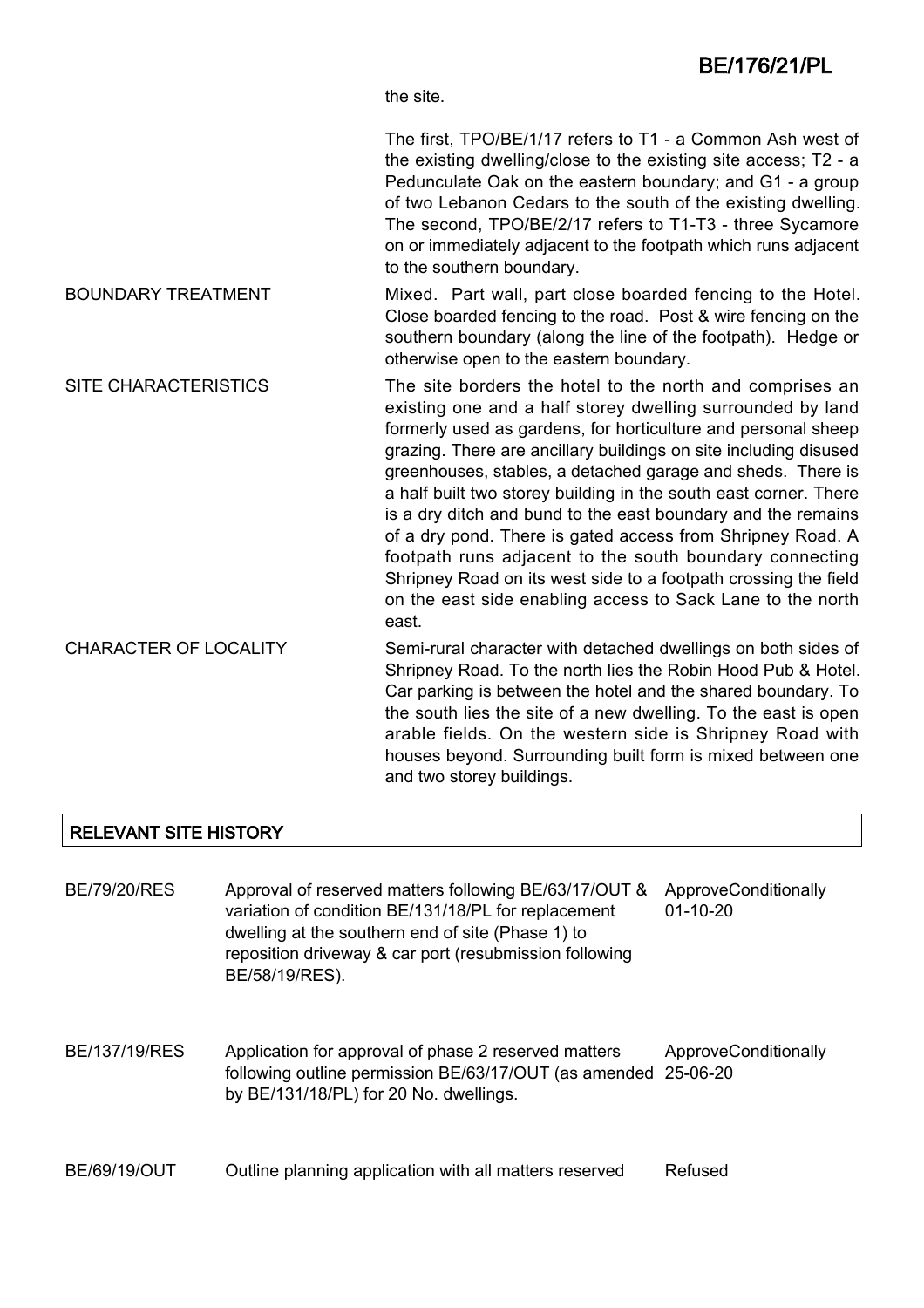|                     | except access for up to 31 No. houses and flats with car 10-10-19<br>parking, landscaping and associated infrastructure &<br>access off Shripney Road (A29), all following the<br>demolition of the existing dwelling & outbuildings - This<br>application is a Departure from the Development Plan                                                                                                                                                                                                                                                                                                                                                                                                                                                                                                                                                                                                                                                                                                                                                                                                                                                                                                                                                                                                                                                                                                                                                                                                                                                                                                                                                                                                                       |                                               |
|---------------------|---------------------------------------------------------------------------------------------------------------------------------------------------------------------------------------------------------------------------------------------------------------------------------------------------------------------------------------------------------------------------------------------------------------------------------------------------------------------------------------------------------------------------------------------------------------------------------------------------------------------------------------------------------------------------------------------------------------------------------------------------------------------------------------------------------------------------------------------------------------------------------------------------------------------------------------------------------------------------------------------------------------------------------------------------------------------------------------------------------------------------------------------------------------------------------------------------------------------------------------------------------------------------------------------------------------------------------------------------------------------------------------------------------------------------------------------------------------------------------------------------------------------------------------------------------------------------------------------------------------------------------------------------------------------------------------------------------------------------|-----------------------------------------------|
|                     |                                                                                                                                                                                                                                                                                                                                                                                                                                                                                                                                                                                                                                                                                                                                                                                                                                                                                                                                                                                                                                                                                                                                                                                                                                                                                                                                                                                                                                                                                                                                                                                                                                                                                                                           | <b>Appeal: Allowed+Conditions</b><br>14-05-20 |
| <b>BE/58/19/RES</b> | Application for approval of reserved matters following<br>outline permission BE/63/17/OUT & variation of condition 04-10-19<br>BE/131/18/PL for replacement dwelling at the southern<br>end of site (Phase 1)                                                                                                                                                                                                                                                                                                                                                                                                                                                                                                                                                                                                                                                                                                                                                                                                                                                                                                                                                                                                                                                                                                                                                                                                                                                                                                                                                                                                                                                                                                             | ApproveConditionally                          |
| BE/131/18/PL        | Variation of conditions following the grant of<br>BE/63/17/OUT relating to conditions 3-approved plans, 6- 29-04-19<br>distinguish between the two phases of development so<br>protective fencing for whole site is not required for just<br>Phase 1 & any fencing is commensurate with phase of<br>development being constructed, 7-Phase 1 can<br>commence prior to construction of new vehicular access,<br>8-Phase 1 can commence prior to submission of plans &<br>details incorporating the recommendations of the Road<br>Safety Audit, 9-winter groundwater monitoring is only<br>required for development on Phase 2, 10-refer to<br>development on Phase 2 only as development on Phase<br>1 will not result in the discharge of any flows to<br>watercourses or culverting, diversion, infilling or<br>obstruction of any watercourse on site, 11-level of detail<br>required regarding maintenance & management of SuDS<br>system is commensurate with the relevant phase of<br>development, 12-only refer to development on Phase 2,<br>14-SuDS management manual is submitted to local<br>planning authority prior to construction of Phase 2 only,<br>15-Phase 1 can be occupied prior to construction of<br>pedestrian access footways/crossing points, 16-Phase 1<br>development can be occupied prior to provision of<br>visibility splays at proposed site vechicular access, 17-<br>Phase 1 dwelling can be occupied prior to required<br>installation of electric vehicle charging points & 18-allow<br>development on Phase 1 to be occupied prior to<br>implementation of SuDS scheme for the whole<br>development (Phase 1 & 2) & prior to provision of as-built<br>drawings & completion report. | App Cond with S106                            |
| <b>BE/63/17/OUT</b> | Outline planning application with some matters reserved App Cond with S106<br>(Access only) for 20No. houses & flats, 1No. replacement 18-01-18<br>dwelling (21No. units in total) with car parking,<br>landscaping & associated infrastructure & access off                                                                                                                                                                                                                                                                                                                                                                                                                                                                                                                                                                                                                                                                                                                                                                                                                                                                                                                                                                                                                                                                                                                                                                                                                                                                                                                                                                                                                                                              |                                               |

landscaping & associated infrastructure & access off Shripney Road (A29) and new footway both along the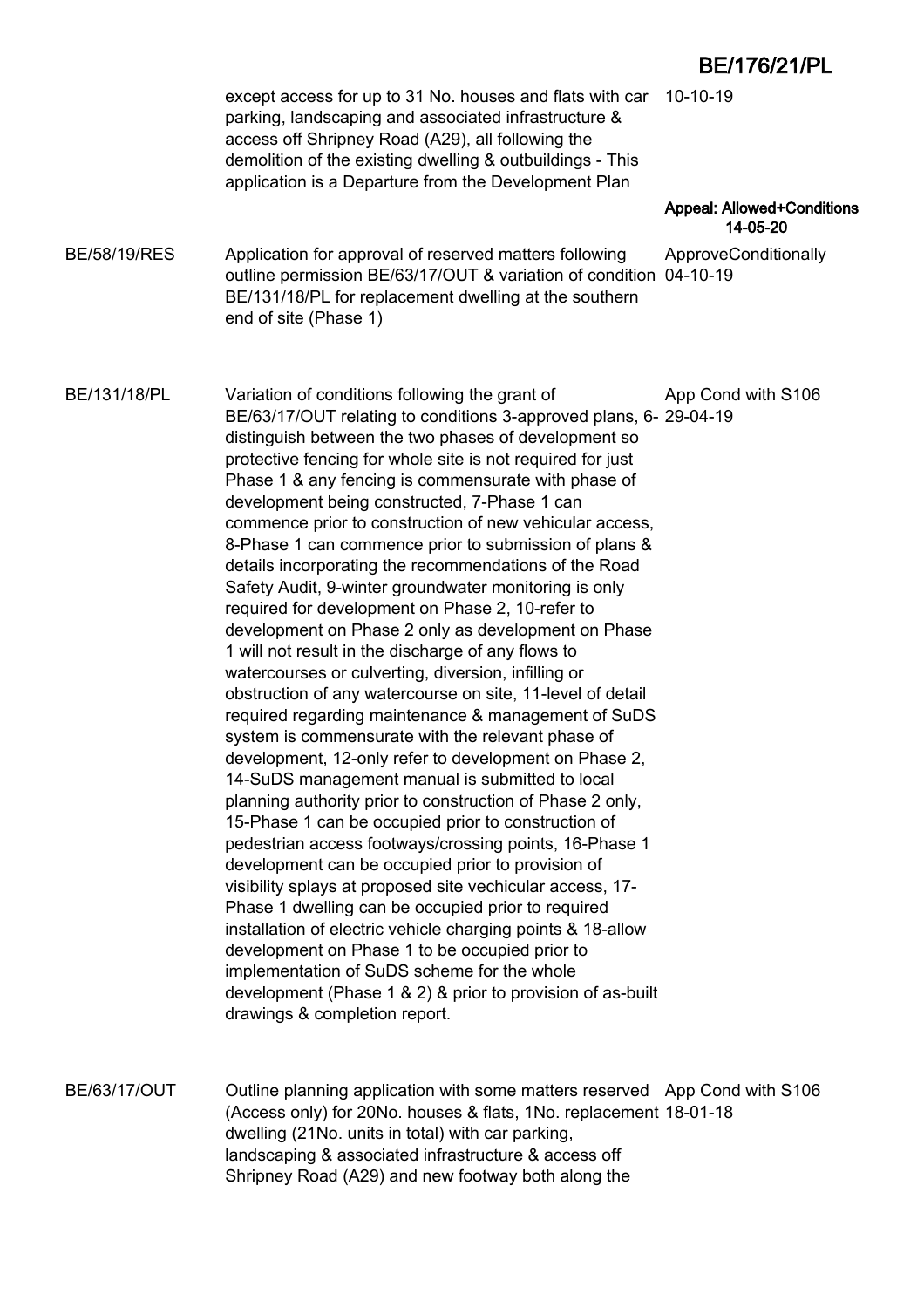site frontage and across the A29 traffic island, all following the demolition of the existing dwelling & outbuildings. This application is a Departure from the Development Plan.

BE/63/17/OUT was granted in January 2018 for 20 new homes plus a replacement dwelling on the land to the south of the footpath. This permission was amended by BE/131/18/PL so the replacement dwelling could be developed separately to the 20 dwellings. BE/58/19/RES was an approval of reserved matters for the replacement dwelling on the other side of the footpath. This was amended by BE/79/20/RES and that dwelling has been built.

BE/69/19/OUT for up to 31 dwellings was refused in October 2019 due to concerns regarding overdevelopment, insufficient amenity space and car parking but this was allowed on appeal in May 2020. In order to keep this permission live, a reserved matters must be submitted by 14/05/23.

BE/137/19/RES was submitted in accordance with BE/63/17/OUT and was approved in June 2020 but has not been implemented. This permission will expire on the 25th June 2022.

# REPRESENTATIONS

Bersted Parish Council object for the following reasons:

- not in character with dwellings in the surrounding area or the rural location;
- outside the built up area boundary;
- no pedestrian/cycle/vehicle improvements to better connect Shripney with Bognor Regis or Chichester;
- overdevelopment;
- not a sustainable location as buses are irregular so will result in traffic congestion;
- unsafe location on a bend; and
- flooding from surface water drainage.

Aldingbourne Parish Council have written in to object raising the following issues:

- no assessment on the impact of Health Services that would be required;
- in conflict with the Bersted and Aldingbourne Neighbourhood Plans;
- no adequate drainage proposal for the site;
- no climate mitigation measures in place;
- transport concerns and no sustainable travel plan in place;
- parking is inadequate at the site for the number of residents/staff/visitors;
- there are no amenities in the area; and
- no mention that to provide this facility that it will be knocking down a building of historical interest.

No other objections.

# COMMENTS ON REPRESENTATIONS RECEIVED:

Most of the issues raised are considered in the conclusions section but it should be noted that:

- Bersted Neighbourhood Development Plan (BNDP) policy GA1 does not require the increase or improvement of foot/cycle routes but rather sets out support to proposals that provide for such;

- notwithstanding concerns about the bus service/lack of amenities, the site has previously been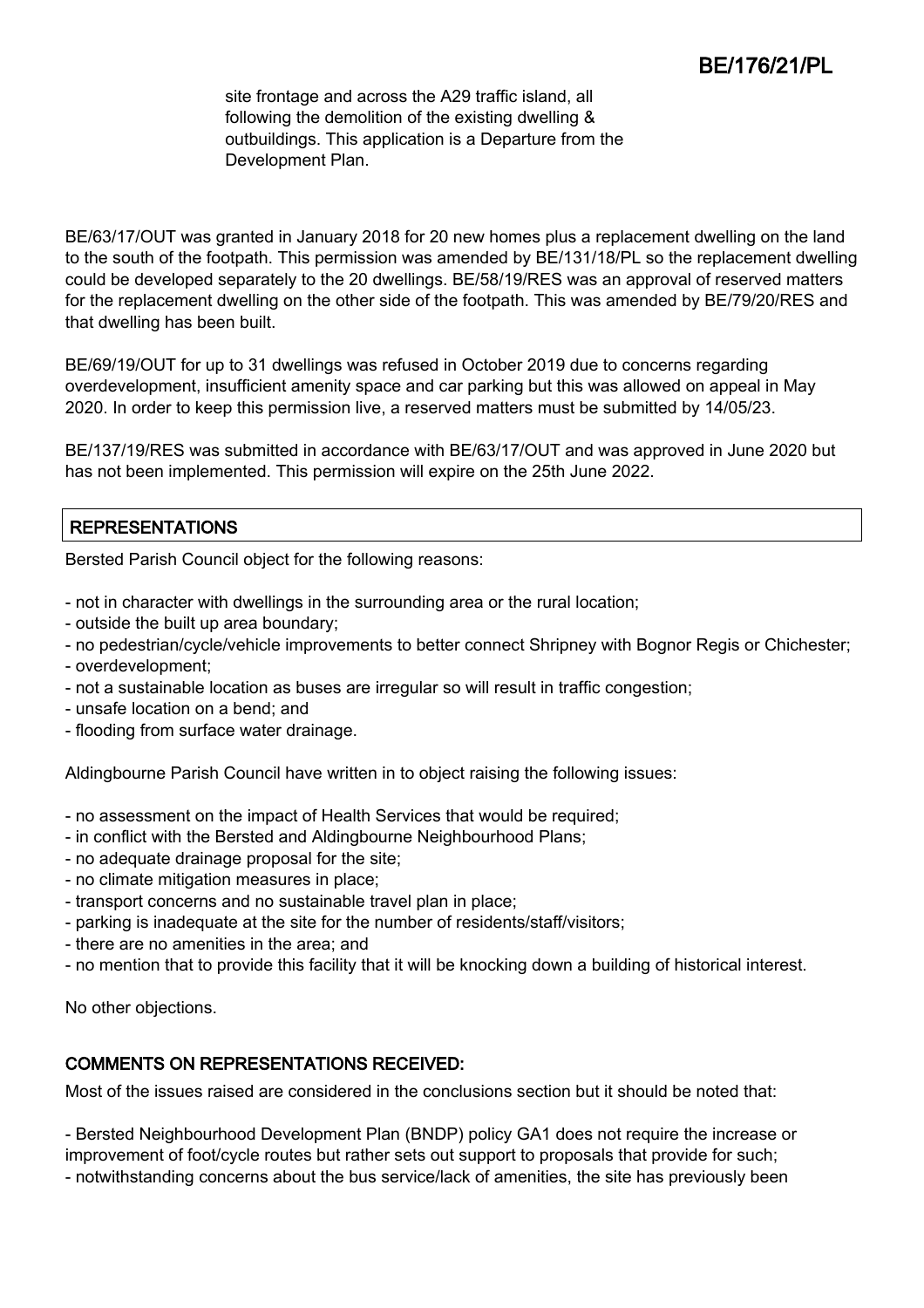considered to be an acceptable location for new development by the Council on BE/63/17/OUT and the more recent appeal decision on BE/69/19/OUT;

- there is no policy requirement for an assessment on the impact of a care home on health services;
- climate change mitigation measures will be secured by condition;
- a Travel Plan will be secured by a s106 legal agreement; and

- this is the first time in the history of this site that concern has been raised regarding the heritage value of the existing building. It is material that permission exists for its demolition by virtue of the extant outline permission and the building does not appear on the Councils historical mapping until 1911.

# **CONSULTATIONS**

# CONSULTATION RESPONSES RECEIVED:

NATIONAL HIGHWAYS - no objection.

NATURAL ENGLAND - state no comments to make on this application.

WSCC PUBLIC RIGHTS OF WAY - no objection provided that the footpath is not blocked or restricted and that vegetation is not allowed to grow and impede its route.

WSCC INRASTRUCTURE - require contributions to local libraries and fire & rescue.

WSCC FIRE & RESCUE - no objection subject to a condition to secure a new fire hydrant.

WSCC HIGHWAYS - no objection subject to conditions to secure the access, pedestrian access improvements, a Construction Management Plan, cycle parking, Travel Plan and vehicle parking. Comment:

- The Transport Statement (TS) concludes that the care home use will be less intensive than the previously approved residential scheme. As such, there is no requirements for alterations to the agreed access design;

- The previously approved pedestrian crossing is proposed as part of this application with no changes;

- Full provision of footway and dropped kerbs/tactile paving will be provided across the front of the site and now leading all the way to the bus stop outside The Robin Hood pub. This goes further than the previous approval;

- There are no specific standards for care home parking/cycling provisions but having regard to the TS assessment, WSCC consider that the provision of 25 spaces is a little excessive and may encourage single occupancy car use although a Travel Plan will promote alternatives; and

- Tracking has been provided to demonstrate that a refuse vehicle can enter via the approved access, turn on site given the new layout and exit in forward gear.

WSCC LEAD LOCAL FLOOD AUTHORITY - initially requested more information concerning drainage but following receipt of a Flood Risk Assessment, advised no objection on surface water flood risk grounds. There is a low risk of surface water flooding within the site but that there is higher risk shown in the adjacent carriageway at the site's access. Any existing surface water flow paths across the site must be maintained and that there should be no wholesale site level raising via the spreading of excavated material. The area of the development is shown to be at high risk from groundwater flooding based on current mapping. This risk is based on modelled data only and should not be taken as meaning that the site will/will not suffer groundwater flooding.

ADC LANDSCAPE OFFICER - no objection subject to submission of a detailed landscape scheme.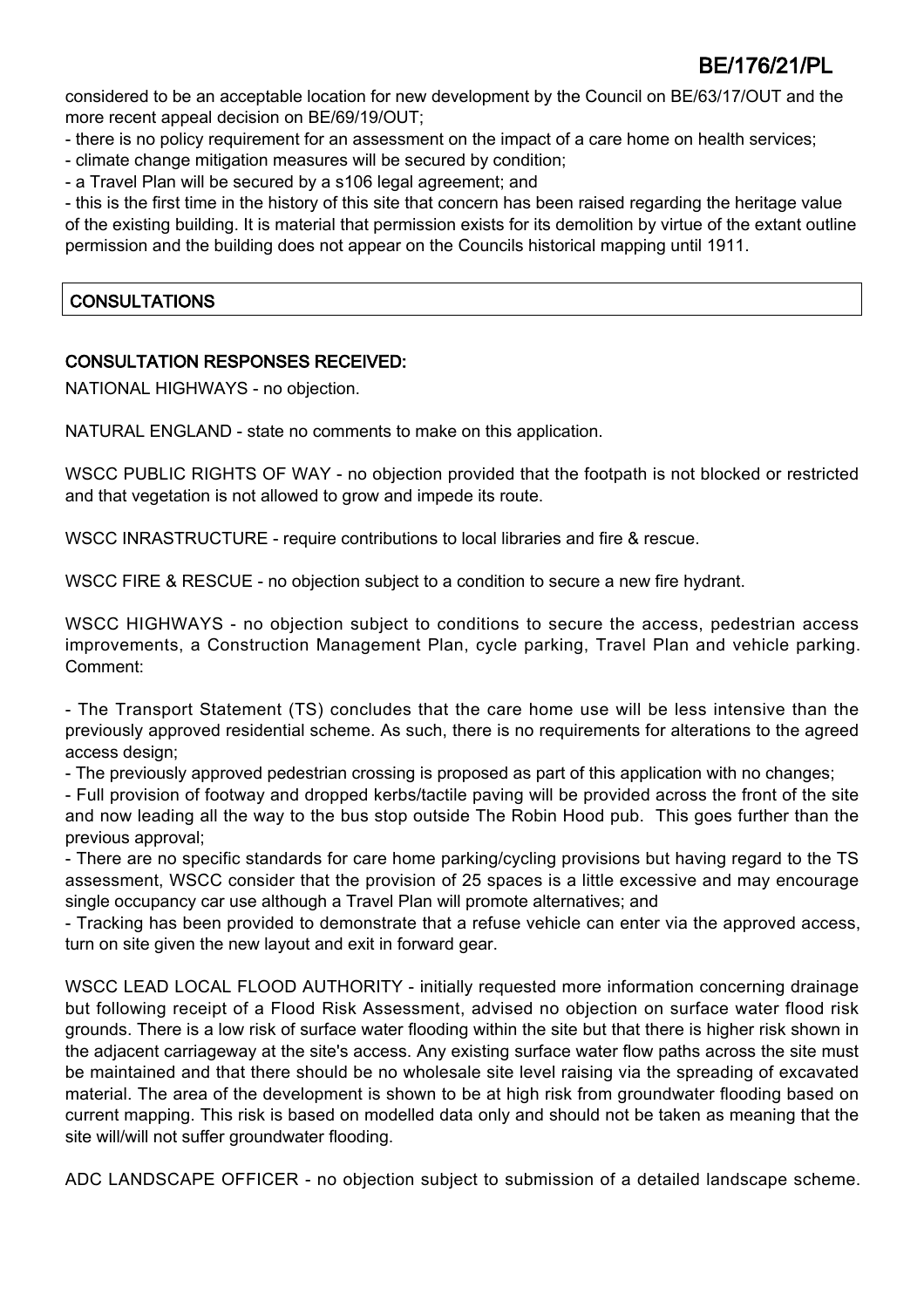#### Comment:

- there would be no requirement or trigger for the provision of Public Open Space or Play on site with this development,

- the details propose both external and internal courtyard garden outdoor provision for the use of the residents, staff and visitors which is great to see and would be an asset to the proposals; and - the potential impact of the proposals, could be blended into the surrounding environment with further thought given to the landscape offer and greening to counteract this. Screening to adjacent properties will need to be considered because of their proximity and stature of the proposals.

ADC ENVIRONMENTAL HEALTH - no objections subject to conditions re contamination, electric vehicle charging, construction management, construction hours, control of odours, grease traps and delivery hours.

ADC DRAINAGE ENGINEERS - initially raised a holding objection due to insufficient information but following submission of a Flood Risk Assessment now raise no objections subject to standard conditions with the following comments:

- at discharge of conditions stage, will expect the freeboard between ditch bed level and outfall invert level to be maximised; and

- the proposal to culvert a long length of ditch to facilitate the new footpath along Lidsey road do not comply with WSCC culverting policy and so the footpath proposals will need to be revised.

COUNCILS ECOLOGIST - no objection subject to conditions to secure the proposed bat mitigation measures, control the lighting scheme, protect & enhance the hedgerows, check buildings & trees for birds nests, carefully check the site for reptiles/hedgehogs/badgers and deliver future nesting/roosting opportunities.

No responses from the NHS, WSCC Adult Social Care or the Councils Tree Officer.

#### COMMENTS ON CONSULTATION RESPONSES:

Comments noted unless indicated below.

WSCC PUBLIC RIGHTS OF WAY - there are no proposals to affect the footpath but an informative will be added to remind the developer of their responsibilities in respect of this.

WSCC INRASTRUCTURE - the applicant initially disputed the library contribution as there will be a small library in the care home however they have now accepted that local libraries will provide additional services not covered in-house and so agree to the request.

ADC DRAINAGE ENGINEERS - the condition requested by WSCC Highways concerning the pedestrian improvements will be amended to require further details at discharge of conditions stage and for this to also be subject to drainage engineer agreement.

COUNCILS ECOLOGIST - the protection of birds nest is covered by separate legislation so it would not be appropriate to impose a condition but an informative will be added.

# POLICY CONTEXT

Designations applicable to site: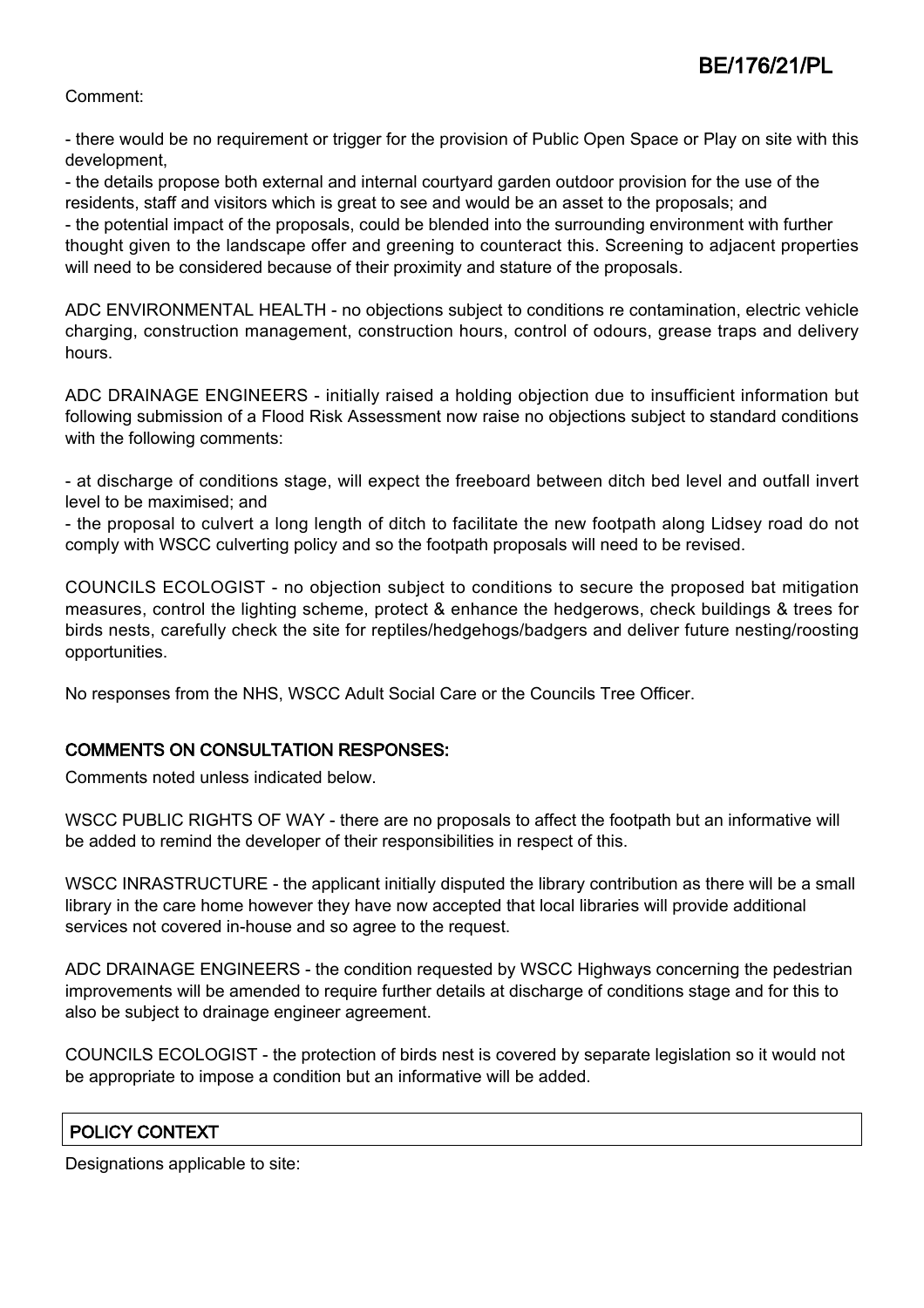Outside the Built Up Area Boundary; Class A Road; Adjacent to Footpath ref BET/151/2; Special Control of Adverts; Tree Preservation Orders (TPO/BE/2/17 & TPO/BE/2/17); Current Flood Zone 1; and Future Flood Zone 3a by 2111.

# DEVELOPMENT PLAN POLICIES

[Arun Local Plan 2011 - 2031:](https://www.arun.gov.uk/adopted-local-plan)

| CSP <sub>1</sub>                                         | C SP1 Countryside                                   |  |
|----------------------------------------------------------|-----------------------------------------------------|--|
| DDM1                                                     | D DM1 Aspects of form and design quality            |  |
| DSP <sub>1</sub>                                         | D SP1 Design                                        |  |
| ECCSP1                                                   | ECC SP1 Adapting to Climate Change                  |  |
| ECCSP2                                                   | ECC SP2 Energy and climate change mitagation        |  |
| ENVDM4                                                   | <b>ENV DM4 Protection of trees</b>                  |  |
| ENVDM5                                                   | <b>ENV DM5 Development and biodiversity</b>         |  |
| HDM <sub>2</sub>                                         | H DM2 Independent living and care homes             |  |
| HWBSP1                                                   | <b>HWB SP1 Health and Wellbeing</b>                 |  |
| INFSP1                                                   | INF SP1 Infrastructure provision and implementation |  |
| QEDM1                                                    | <b>QE DM1 Noise Pollution</b>                       |  |
| QEDM2                                                    | QE DM2 Light pollution                              |  |
| QEDM3                                                    | <b>QE DM3 Air Pollution</b>                         |  |
| QESP1                                                    | QE SP1 Quality of the Environment                   |  |
| SDSP <sub>1</sub>                                        | SD SP1 Sustainable Development                      |  |
| SDSP <sub>2</sub>                                        | SD SP2 Built-up Area Boundary                       |  |
| TDM1                                                     | T DM1 Sustainable Travel and Public Rights of Way   |  |
| TSP <sub>1</sub>                                         | <b>T SP1 Transport and Development</b>              |  |
| WDM1                                                     | W DM1 Water supply and quality                      |  |
| WDM2                                                     | W DM2 Flood Risk                                    |  |
| WDM3                                                     | W DM3 Sustainable Urban Drainage Systems            |  |
| $\lambda$ , Dallan, EO4.<br>Desian of nouvalous property |                                                     |  |

#### [Bersted Neighbourhood Plan 2014 Policy ES1](http://www.arun.gov.uk/neighbourhood-planning) Design of new development

- Bersted Neighbourhood Plan 2014 Policy ES2 Surface water management Bersted Neighbourhood Plan 2014 Policy ES6 Protection of trees Bersted Neighbourhood Plan 2014 Policy GA1 Pedestrian and Cycle Connections Bersted Neighbourhood Plan 2014 Policy CLW1 Provision for the elderly
- -
	-
- Bersted Neighbourhood Plan 2014 Policy ES7 Development outside of the Built Up Area Boundary
	-
	-

# PLANNING POLICY GUIDANCE:

| <b>NPPDG</b> | <b>National Design Guide</b>               |
|--------------|--------------------------------------------|
| <b>NPPF</b>  | <b>National Planning Policy Framework</b>  |
| <b>NPPG</b>  | <b>National Planning Practice Guidance</b> |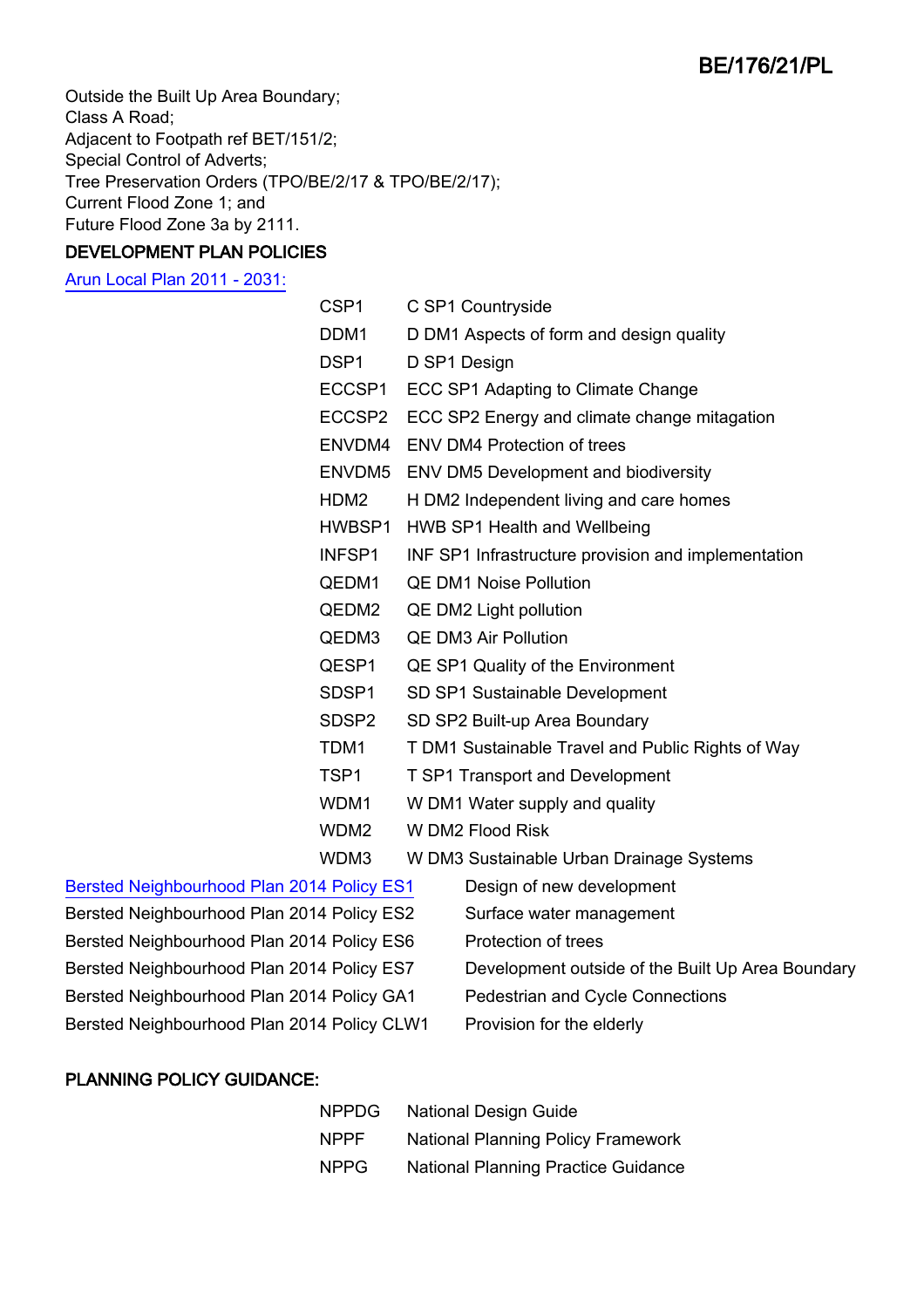### SUPPLEMENTARY POLICY GUIDANCE:

- SPD11 Arun Parking Standards 2020
- SPD13 Arun District Design Guide (SPD) January 2021

# POLICY COMMENTARY

The Development Plan consists of the Arun Local Plan 2011 - 2031 (ALP), West Sussex County Council's Waste and Minerals Plans, The South Inshore & South Offshore Marine Plan and Made Neighbourhood Development Plans. The policies are published under Regulations 19 and 35 of the Town and Country Planning (Local Planning) (England) Regulations 2012. The relevant policies of the Bersted Neighbourhood Development Plan (BNDP) have been considered within this report.

# DEVELOPMENT PLAN AND/OR LEGISLATIVE BACKGROUND

Section 38(6) of the Planning and Compulsory Purchase Act 2004 states:-

"If regard is to be had to the development plan for the purpose of any determination to be made under the planning Acts the determination must be made in accordance with the plan unless material considerations indicate otherwise."

The proposal is considered to conflict with the Arun Local Plan (policies C SP1, SD SP2 & H DM2) and the Bersted Neighbourhood Development Plan (policy ES7) in that the site lies outside the built up area boundary.

Section 70(2) of the Town and Country Planning Act 1990 (as amended) provides that

(2) in dealing with an application for planning permission the authority shall have regard to -

(a) the provisions of the development plan, so far as material to the application,

(aza) a post examination draft neighbourhood development plan, so far as material to the application,

(b) any local finance considerations, so far as material to the application, and

(c) any other material considerations.

# OTHER MATERIAL CONSIDERATIONS

It is considered that there are other material considerations to be weighed in the balance with the Development Plan and these are set out in the Conclusions section below.

#### **CONCLUSIONS**

#### PRINCIPLE:

Section 38(6) of the Planning and Compulsory Purchase Act 2004 states applications should be determined in accordance with the development plan unless material considerations indicate otherwise. For this application, the development plan comprises the Arun Local Plan 2011-2031 (ALP), the Bersted Neighbourhood Development Plan (BNDP) and the West Sussex Waste and Minerals Plans.

Section 38(5) of the Planning and Compulsory Purchase Act 2004 states: "If to any extent a policy contained in a development plan for an area conflicts with another policy in the development plan, the conflict must be resolved in favour of the policy which is contained in the last document". Any conflict between the BNDP and the ALP, should therefore be resolved in favour of the latter.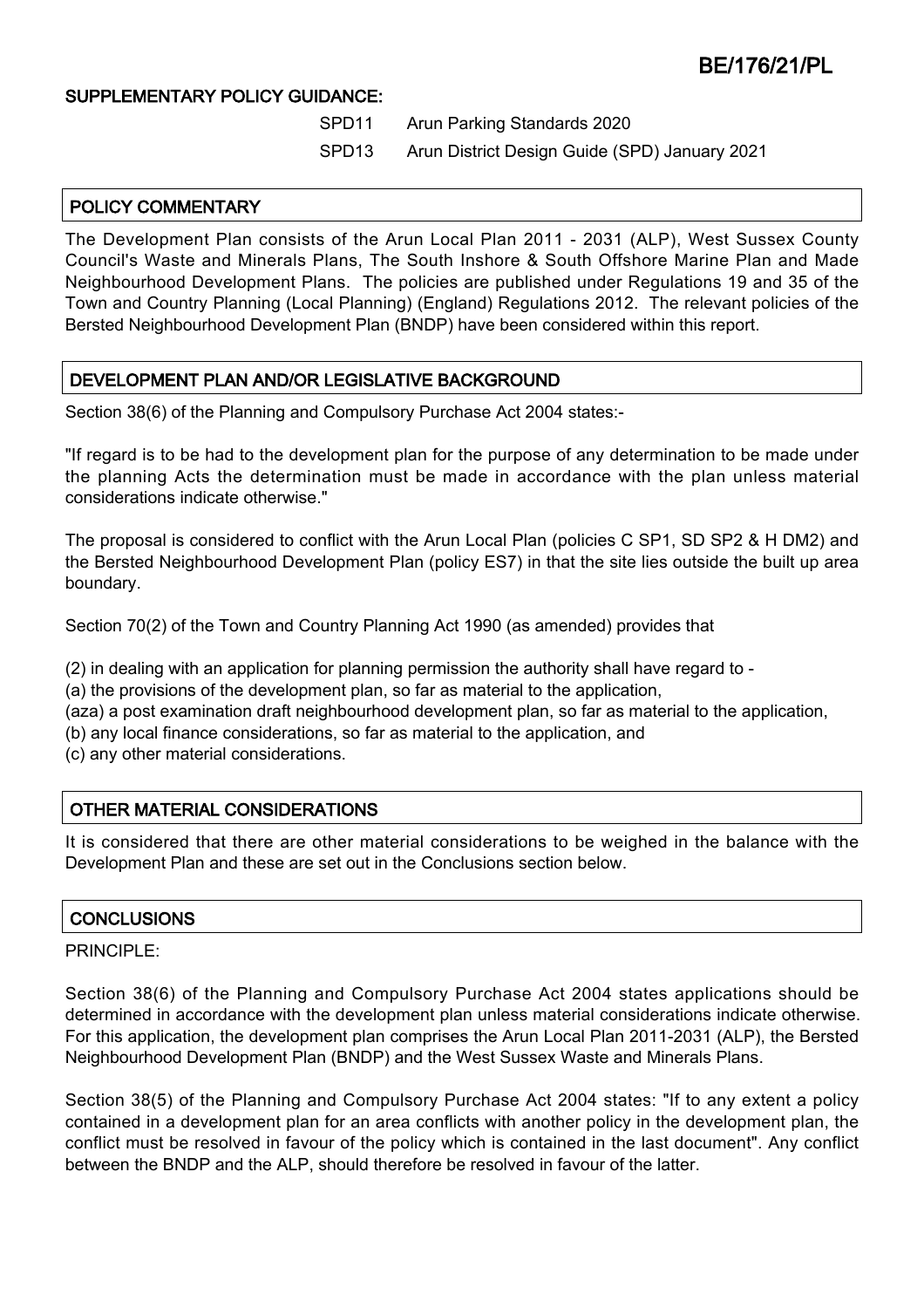The Council published its Authority Monitoring Report (AMR) for 2020/21 and this shows the Housing Land Supply (HLS) decreased from 3.3 years to 2.42 years. This is not an application concerning new housing as residential dwellings are within class C3 of the Use Classes Order whilst care home accommodation is in class C2 and there is no permitted right to change from C2 to C3.

The Local Planning Authority has considered the needs of older people & care requirements separately to the need to plan for housing and this reflects the advice that was available at the time of the Local Plan preparation and examination. The Councils "Updated Housing Needs Evidence Report (Sep 2016) which formed part of the evidence to the Local Plan examination in July 2018, states at paragraph 1.9 that:

"In addition, there is a need for 991 residential care/nursing home bedspaces (an average of 50 per annum). This need is for C2 accommodation and is separate and additional to the overall need/OAN for housing."

The relevant policies in the ALP are not out of date as a result of the HLS situation and they are broadly in accordance with the NPPF. As such, paragraph 11 (d) of the NPPF and the application of the 'presumption' for sustainable development is not triggered in this case. It is noted that the appeal decision for AL/42/19/PL (Nyton House - proposed dementia care unit) did not apply the NPPF para 11(d) presumption.

### Arun Local Plan:

Policy C SP1 states residential development in the countryside outside the Built Up Area Boundary (BUAB) will not be permitted unless it accords with policies in the Plan which refer to a specific use or type of development. None of these relate to the proposal and it is noted that policy H DM2 (Independent Living & Care Homes) states that new facilities must be located in the BUAB and only extensions to existing facilities will be permitted outside. Policy SD SP2 states development should be focused within the BUAB. The proposal conflicts with all three of these policies.

Bersted Neighbourhood Development Plan:

The BNDP was made in July 2014 on the basis of the saved policies in the 2003 Arun District Local Plan and the draft policies in the 2014 publication version of the then emerging ALP. The site is outside the BUAB in the BNDP and policy ES7 is relevant and states that development outside of the BUAB will not be supported, therefore the proposal is in conflict with policy ES7. The proposal gains support from policy CLW1 which states new care homes will be supported provided the design and scale of development is in keeping with the character of the location and that the impact on the amenity of surrounding residential properties is acceptable. These factors are discussed elsewhere.

# The National Planning Policy Framework (NPPF):

The NPPF is an important material consideration in determining planning applications. Para 62 states that the need for accommodation for older people should be reflected in planning policies. Para 78 states that decisions in rural areas should be responsive to local circumstances and support developments that reflect local needs. Para 85 states that decisions should recognise that sites to meet local business and community needs in rural areas may have to be found beyond existing settlements, and in locations that are not well served by public transport.

#### Other Material Considerations

It is material that two permissions have been granted on this site for residential development (20 homes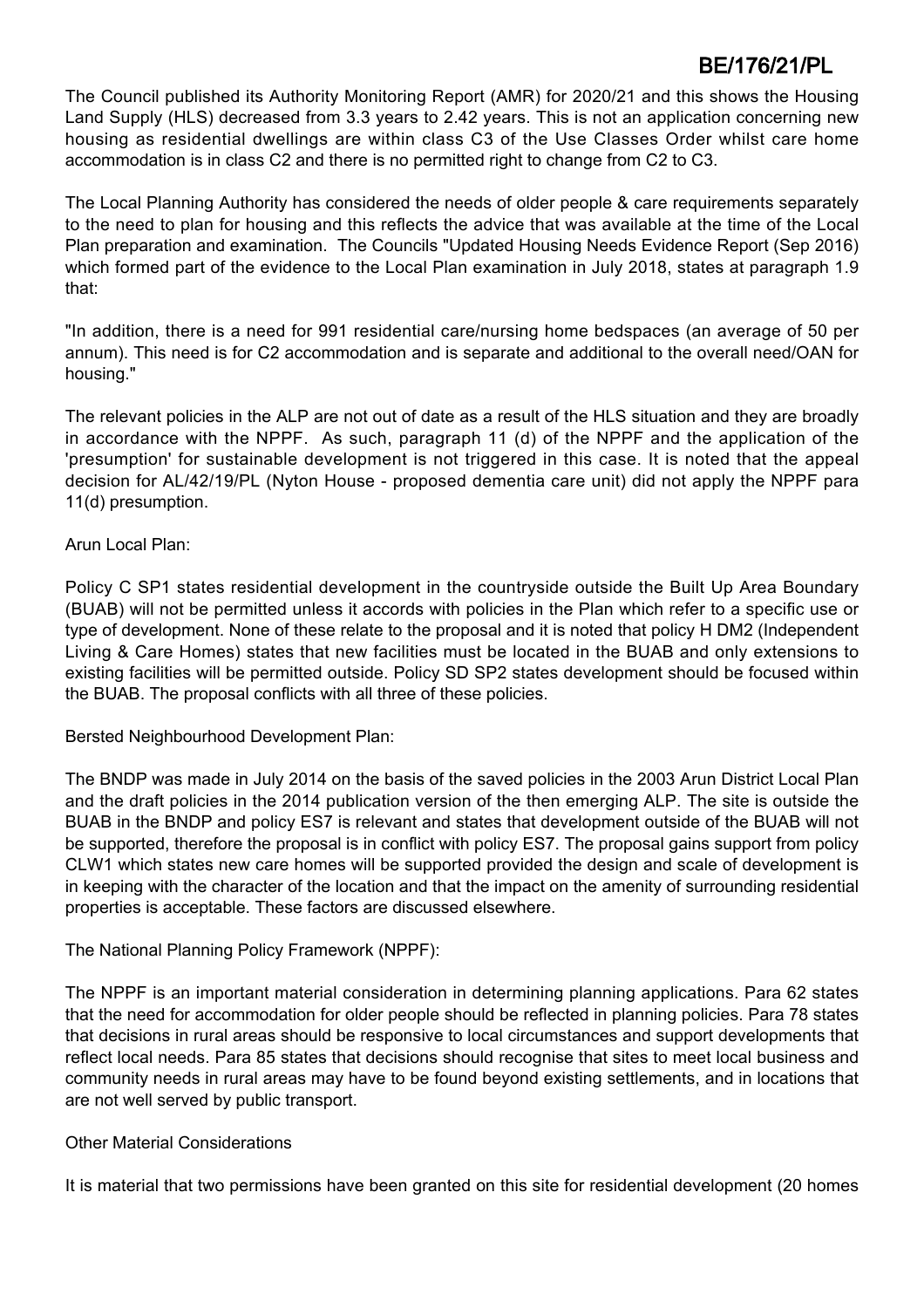and up to 31 homes) and that both of the permissions are capable of being implemented. The redevelopment of this site with a greater built footprint and increased use than the existing dwelling has been established as acceptable. It has been established the site is an appropriate location for new development dispute being in the countryside and the site can be developed for residential purposes without harm to local character.

Conclusion on Matters of Principle:

The principle of development on this site is contrary to the policies in the development plan. It is material that this is a brownfield site that has been accepted as a suitable location for development. The NPPF suggests that development in rural areas to meet local needs is acceptable even if public transport services are infrequent.

#### SUSTAINABILITY:

ALP policy SD SP1 states the Council will take a positive approach that reflects the presumption in favour of sustainable development contained in the NPPF. Para 8 of the NPPF states that in order to achieve sustainable development; economic, social and environmental gains should be sought jointly and simultaneously through the planning system. Policy T DM1 requires new development be located in easy access of established non-car transport modes/routes. Part (b) of H DM2 requires that sites be easily accessible either by foot or public transport, to community and social facilities e.g. shops, post offices, healthcare, community facilities.

The site was accepted (with the approval of BE/63/17/OUT) as being in a sustainable location. This was on the basis that there is a public house and bus stops immediately adjacent to the site and that there are schools and potential places of work accessible by bus. It was considered possible to walk to the Lidl on Shripney Road as well as the other nearby retail stores. In the appeal decision on BE/69/19/OUT, the Inspector stated "There are bus stops immediately adjacent to the site providing access to schools and other services, with some food and retail offers available on foot. As such I find that the proposal would encourage alternative forms of transport to the private vehicle."

This application includes the previously proposed crossing point across the A29 between the site and the footpath on the western side which would allow safe walking to the western side of the A29 to the northern edge of Bognor Regis. This new proposal takes this further and proposes a footpath link to the bus stop outside the Robin Hood to the north. There is a public footpath crossing the site which provides access to Sack Lane and on to Barnham and Yapton albeit not suitable at all times of the year. Whilst the private car could be required for longer journeys, those care home residents who are mobile would not need to rely on a car for local journeys and although public transport may not be particularly attractive in terms of frequency, it does exist as an alternative.

The development will have an impact on the ecology of the site and will result in the loss of some existing trees. The Councils ecologist does not raise any objection and suggests that mitigation measures and enhancements will offset any harm.

The proposal will support the community by providing a new care home to help meet a clear need for adult social care. On an application for a care home extension in Aldingbourne in 2019 (Nyton House), WSCC stated that the overall demand for different types of care from 2014 to 2034 is estimated to rise by 67% in West Sussex and that this translates to a projected additional demand in the County for 9,707 residential care home beds and 6,720 nursing beds. They went on to state that Arun will experience the largest rise in demand in West Sussex across all care types due to the projected increase of people over the age of 75 within the district and long term care which is projected to grow by an estimated 72% by the year 2034. The Councils guidance on "Accommodation for older people and people with disabilities"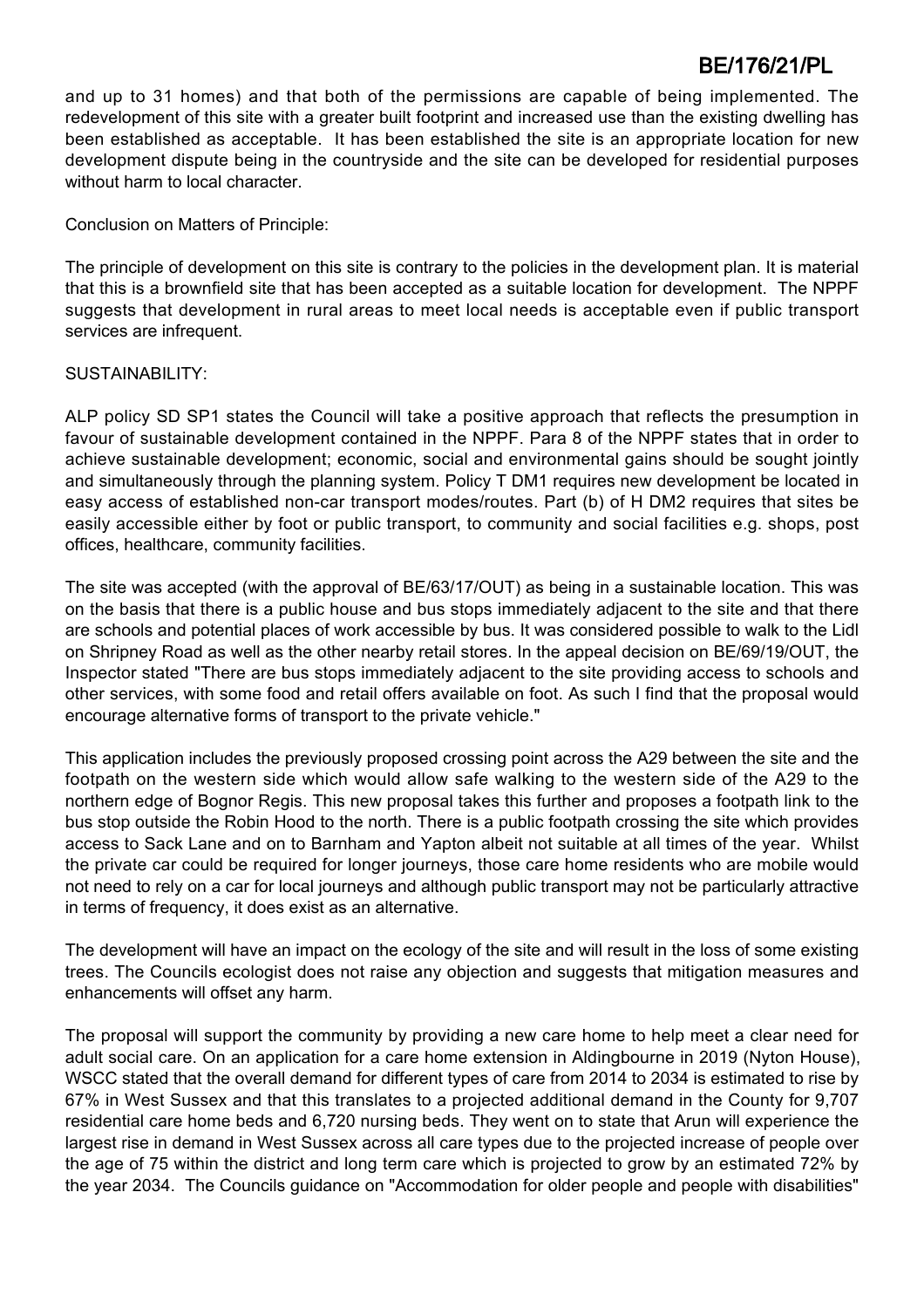indicates that Arun will see a significant rise in older persons.

The application states the care home will be a local facility with residents expected to emanate from an area no more than five miles from the site but generally closer. The application states the development would generate between 50-60 jobs, the majority of which are expected to be offered to suitable candidates from the same local area and include the care home manager, care workers through to catering and domestic assistants. There will be economic benefits associated with the construction phase and then the care home, once operational, may also result in additional custom at the adjacent Public House and at nearby shops & services. A financial contribution will be secured towards local libraries.

The proposal has clear social and economic benefits whilst the costs to the environment are not significant and there is mitigation in place to offset the harm. The definition of sustainable development does not simply relate to the accessibility of the location.

#### TRAFFIC & ROAD SAFETY:

ALP policy T SP1 seeks to ensure development provides safe access on to the highway network; contributes to highway improvements (where appropriate) and promotes sustainable transport. Schemes should accommodate the efficient delivery of goods and supplies; give priority to pedestrian and cycle movements, be accessed by high quality public transport facilities, create safe and secure layouts for traffic, cyclists and pedestrians and provide appropriate levels of parking.

Para 110 of the NPPF states: "In assessing .. specific applications for development, it should be ensured that: (b) safe and suitable access to the site can be achieved for all users". Para 111 states: "Development should only be prevented or refused on highways grounds if there would be an unacceptable impact on highway safety, or the residual cumulative impacts on the road network would be severe."

The application uses the same access design agreed on the two outline applications. The application states that the care home use will be less intensive than the previously approved residential scheme and WSCC have accepted this position. They conclude the proposal would not have an unacceptable impact on highway safety or result in 'severe' cumulative impacts on the operation of the highway network and is not contrary to the NPPF and there are no transport grounds to resist the proposal.

Care homes are not covered by the Arun Parking Standards SPD whilst WSCC's parking standards state that sites comprising C2 care homes require a "site-specific assessment based on travel plan and specific operational needs" to determine parking provision. The application states the majority of the car parking spaces will be used by visitors to the care home. The application provides a parking accumulation analysis based on TRICS data and this indicates an average parking accumulation of 8 vehicles. The provision of 25 spaces is therefore acceptable. This provision includes disabled parking provision and cycle storage.

The proposal is compliant with the relevant development plan policies and the guidance on highway safety within the NPPF. There is particular support from BNDP policy GA1 in terms of the new footways and the crossing point.

#### FLOOD RISK & DRAINAGE:

The site is in Flood Zone 1 (FZ1) but it is predicted that parts of the frontage will be FZ3a by 2061 and that the whole of the site will be so by 2111. This predicted risk assumes no defences and would only occur if existing sea defences were not maintained. There is high surface water flooding risk along the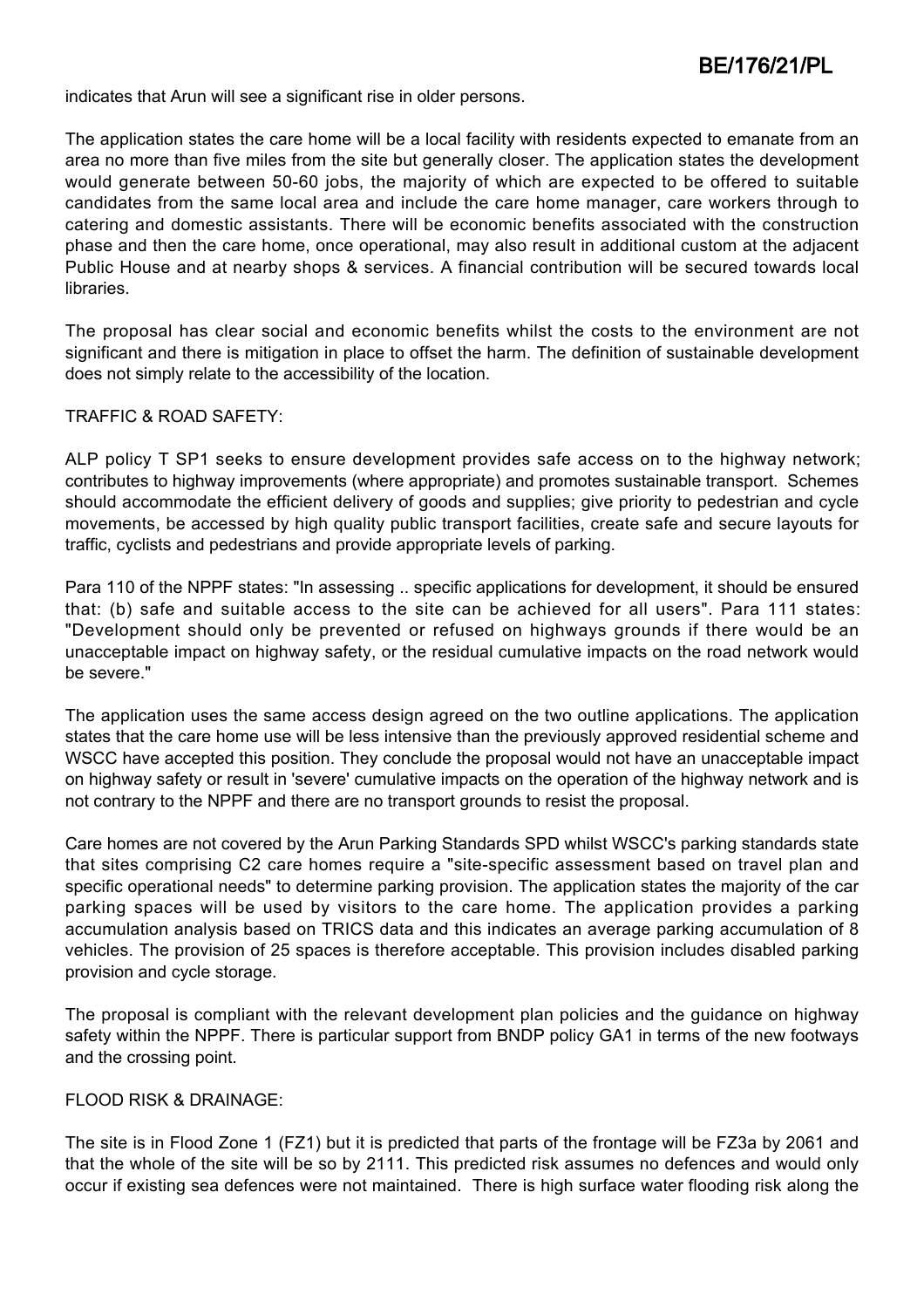road outside of the site.

ALP policy W DM2 refers to the sequential test, Flood Risk Assessment and mitigation. Policy ECC SP1 states development must be located & appropriately designed to adapt to impacts arising from climate change such as the increased probability of tidal and fluvial flooding.

Government guidance states a sequential site assessment is required where a site is at high risk of current or future flooding. Para 162 of the NPPF states the sequential approach should be used in areas known to be at risk now or in future from any form of flooding. Para 159 NPPF states development 'should be made safe for its lifetime without increasing flood risk elsewhere.' Para 33 (Reference ID: 7- 033-20140306) of the Planning Practice Guidance states it should not normally be necessary to apply the sequential test to development in proposals in FZ1 (and with a low probability of flooding from rivers or the sea) unless the flood risk assessment indicates there may be flooding issues now or in the future (for example by climate change).

It is the Councils policy in such a situation to require a sequential site assessment to demonstrate there are no other suitable locations for the development in areas not affected by future flooding. This approach was taken on a site not far to the south (BE/109/19/OUT - Land east of Shripney Road & south of Haddan House) and on an application at Sack Lane to the northeast (AL/75/21/PL). The applicant has not provided a Sequential Assessment and has only considered climate change in respect of surface water drainage. There is conflict with policies W DM2 and ECC SP1 but only in terms of future flood risk.

It is material that the determination of the previous outline residential applications did not consider future flooding and that both permissions are capable of implementation. A refusal on grounds of future flooding would not prevent the site from being developed. The appeal decision of BE/109/19/OUT stated "there appears to be no reasonable likelihood of the tidal flood defences being allowed to fail and it seems in the best interests of all concerned that they will be suitably maintained into the future." On this basis, the harm associated with future flooding would be diminished.

ALP policy W DM3 states all development must identify opportunities to incorporate a range of Sustainable Urban Drainage Systems (SUDS) as appropriate to the size of development. BNDP policy ES2 requires surface water management measures for development proposals to ensure that the risk of flooding both on-site and downstream is not significantly increased.

A Flood Risk Assessment and Drainage Strategy has been submitted and reviewed by drainage engineers. This states the site surface water drainage will connect to the ditch course at the west of the site at an attenuated greenfield runoff rate no greater than 2.1 l/s in all rainfall events up to and including the critical duration 1 in 100-year event with 40% climate change. The use of permeable paving for the car parking spaces will act to increase the rainfall-runoff response duration while also providing water quality benefits. It is stated safe access & egress via the site access can be obtained via Shripney Road with the potential surface water flood risk at the west of the road looking to have been addressed by more recent works by the Local Highway Authority.

The Councils drainage engineers raise no objections subject to consideration of the detailed design at condition discharge stage. As there are no objections to the principle of drainage, there is no conflict with the relevant drainage policies but there remains conflict with ALP policy W DM2 in respect of future flood risk but material considerations serve to outweigh this conflict.

#### CHARACTER & DESIGN:

ALP policies D SP1 and D DM1 require development make the best possible use of land by reflecting or improving on the character of the site/surrounding area. The the scale of development should keep within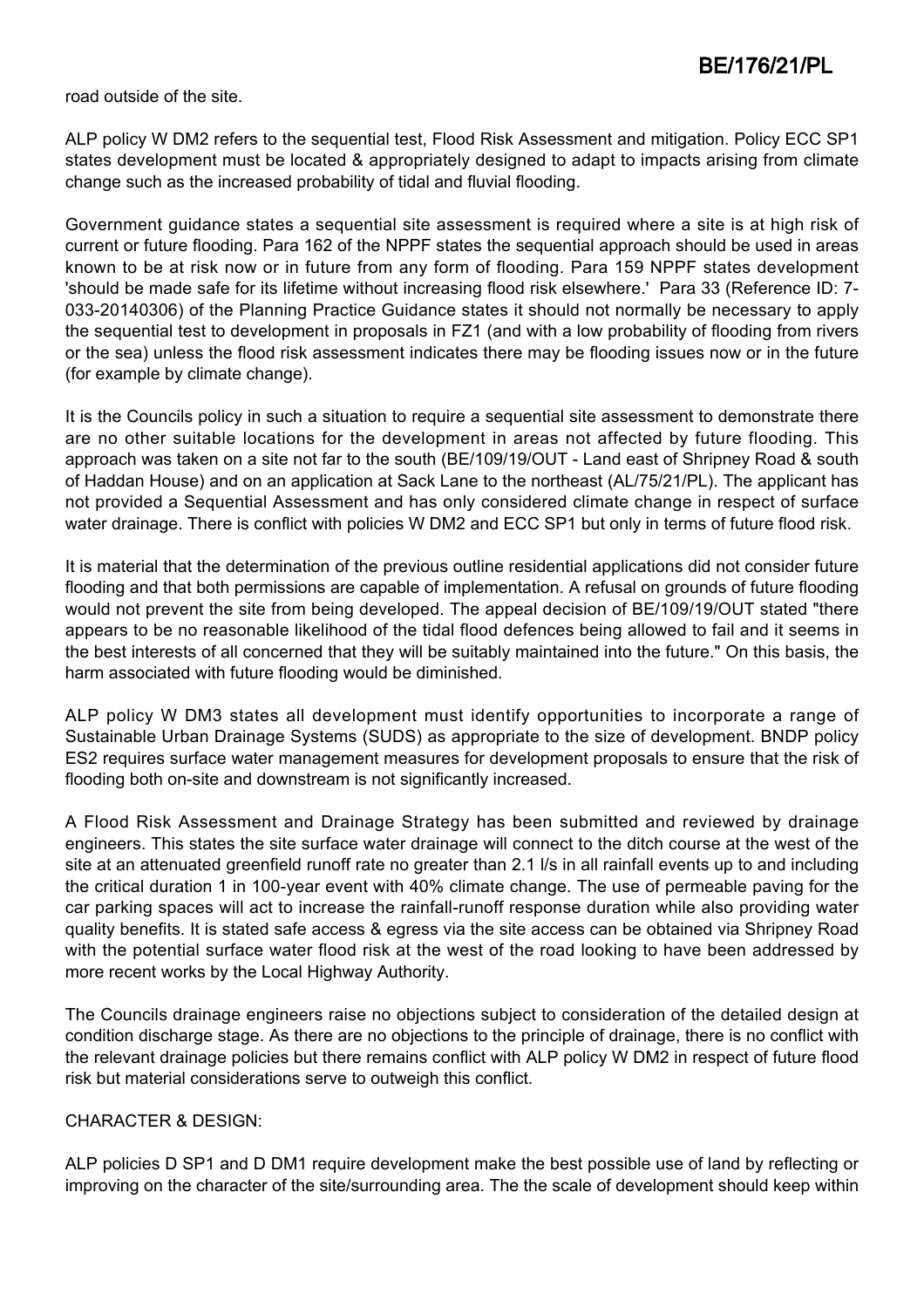the general confines of the overall character of a locality. Policy H DM2 (c) requires that the design and scale of the scheme is appropriate to the local context.

BNDP policy ES1 states that: "New development which would have an effect on the appearance or character of the surrounding area should be of a high quality design and should contribute to local character by creating a sense of place appropriate to it's location". Policy CLW1 states the design and scale of care home development must be in keeping with the character of the location.

The Arun Design Guide provides detailed guidance to help raise design standards across the district. There is no specific guidance for care home developments but the Design Guide generally requires development to respond to the distinctiveness & characteristics of their surroundings in terms of scale massing and materials, protect the amenities of occupants and neighbours and seek to minimise energy consumption and improve environmental performance.

The Design & Access Statement states:

- the configuration & form of the proposed care home has evolved from the desire to create a building of a suitable scale for the area, appropriate to the neighbouring residential dwellings and adjacent Robin Hood pub and hotel and one that maintains views out towards Shripney Road to the west & the farmland to the east;

- the building is positioned to allow the main lounges at the centre of the building to maximise the views of, and the accessibility, to the courtyard gardens;

- it is intended that the building would appear of a suitable scale in its location and in its surrounding context;

- existing residential dwellings within the immediate area are predominantly two storeys, with similar materials and architectural styles to the proposed care home;

- the hotel and public house adjacent to the application site inform a character of larger developments fronting Shripney Road; and

- red brick is common in the immediate locality to the site, with the addition of render to create articulation and contrast to elevations. These materials will be replicated in the proposed building.

Notwithstanding that it is material that residential development (up to 31 homes) has been approved already, the scale, layout and design of the scheme is otherwise appropriate. The building will be well set back from Shripney Road thus reducing its visibility in the street scene (particularly taking account of the existing frontage tree planting). The two storey height is comparable to other buildings in the area. Its mass and form is comparable to the adjacent Hotel complex to the north and the appearance & materials take cues from the existing local area. The elevations and visuals suggests a quality development that will be aesthetically pleasing and surrounded by quality landscaping.

Two storey development 3.4m from the footpath adjacent to the southern boundary was previously accepted by BE/137/19/RES and this proposal will largely maintain this separation (being only 0.3m closer). Roofs of the building slope away from this elevation thus reducing impact on the footpath.

The building can be satisfactorily accommodated on the site without adversely affecting the visual amenities of the locality. It accordas with the relevant development plan policies and guidance.

#### RESIDENTIAL AMENITY:

ALP policy D DM1 requires there be minimal impact to users and occupiers of nearby property and land. ALP policy QE SP1 requires development contribute positively to the quality of the environment and ensure development does not have a significantly negative impact on residential amenity. H DM2 (e) requires that care homes have amenity space. BNDP policy CLW1 requires that the impact on the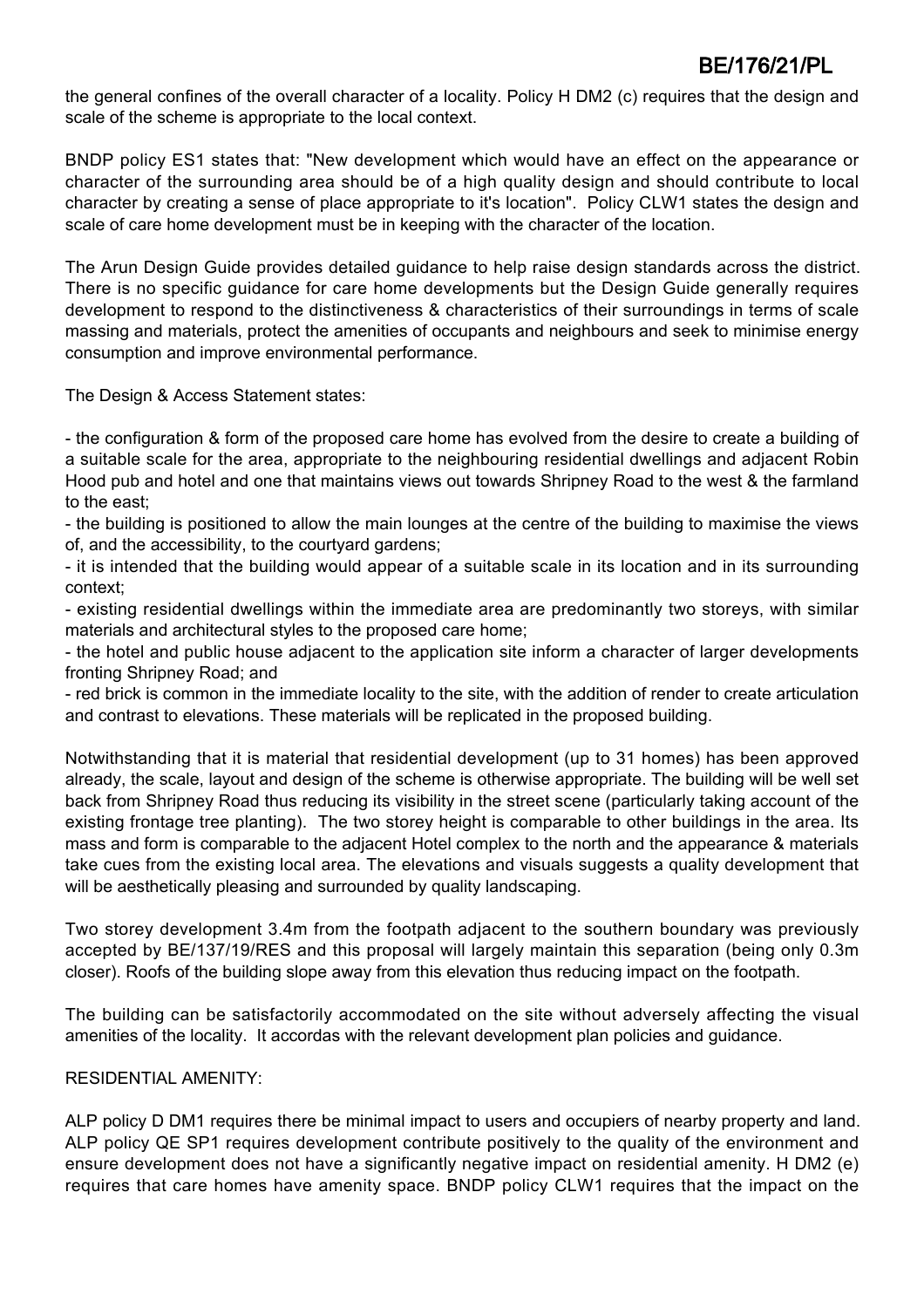amenity of surrounding residential properties is acceptable.

The interface distances with in the Arun Design Guide apply to new residential developments but the principles they establish are relevant to other forms of development. The Design Guide would require 21m between rear elevations and 14m between rear and side elevations.

The care home will be 28m from the hotel to the north which is more than acceptable. It will be 11.3m from the new dwelling on the south side of the footpath (which is less than the 14m standard) but the only windows at this distance are to communal areas (the end of a first floor corridor) and it would be acceptable to have these obscure glazed to prevent views out of the building towards the side of the dwelling and its private amenity areas. The lounge facing windows on the south elevation are further away (28m). There would be no corresponding loss of light as the building is to the north of the footpath and adjacent dwelling.

The layout includes semi-enclosed courtyard gardens on both sides of the building and additional landscaped grounds to the west and east sides. The Councils Landscape Officer raises no concerns stating that "The details propose both external and internal courtyard garden outdoor provision for the use of the residents, staff and visitors which is great to see and would be an asset to the proposals."

The proposal accords with the relevant development plan policies and guidance.

#### POLLUTION IMPACTS:

ALP Policy QE DM3 requires that major developments are in easy reach of established public transport services, maximise provision for cycling & pedestrian facilities, include electric car charging points and contribute towards the improvement of the highway network.

The site is served by public transport and the application proposes footpath improvements to allow existing & future residents) to easily walk to the nearby bus stops and to assist with crossing the A29. Electric car charging points are shown on the layout plan and a condition will be included to secure the details of these. Cycle storage is proposed but the care home residents are unlikely to be particularly active in terms of cycle trips away from the site and that the majority of movements to/from the site will be by staff and visitors. Environmental Health Officer (EHO) raises no concerns in respect of air pollution.

Policy QE DM1 states residential development likely to experience road noise must (a) be supported by a noise exposure category assessment and designed to ensure that residents will not be adversely affected by noise. The application is accompanied by a Noise Impact Assessment which concludes that noise levels at the new building will be modest and that with windows closed, the recommended noise levels are comfortably achieved. Noise from the hotel carpark will have a low impact. The EHO raises no concerns and does not recommend any conditions to protect new residents from noise. A condition is included to control delivery hours in the interests of the amenities of nearby residential occupiers.

ALP policy QE DM2 states outdoor lighting should not have an adverse impact on neighbouring uses or the wider landscape, particularly with regard to the South Downs International Dark Sky Reserve designation. The Design and Access Statement states a suitable lighting scheme comprising low level bollard lighting to the footpath routes and car parking area will be deployed. This is acceptable and a condition will be employed to seek the precise details of this. This will seek to ensure that new lighting respects bats and other wildlife. The EHO raises no concerns.

There are no conflicts with the relevant policies.

TREES: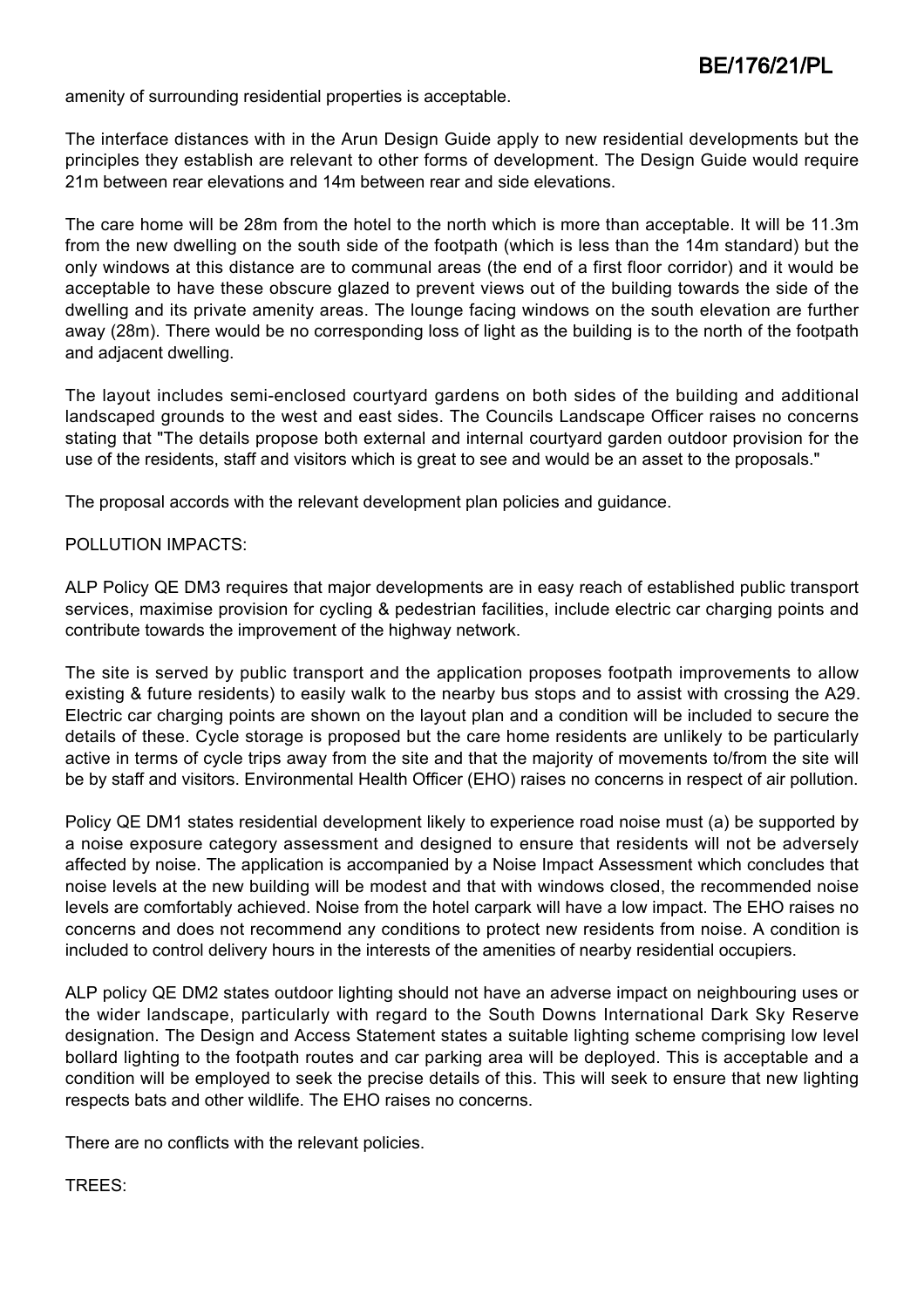ALP policy ENV DM4 states TPO protected trees, Ancient Woodland, those in a Conservation Area or trees that contribute to local amenity are not damaged or felled unless the development meets the certain criteria including that the benefits outweigh the loss of trees or woodland. BNDP policy ES6 also seeks to protect important trees.

The application is accompanied by an Arboricultural & Planning Integration Report which is an update (by the same author) of the report submitted for the previous outline application. It is stated 28 trees and 2 tree groups will be removed to facilitate development, for landscape enhancement or for sound arboricultural management. These are all low quality trees or (in the case of T20, a Weeping Willow) were previously consented for removal. There is potential to enhance landscape planting on the west and east boundaries. The report states all retained trees will be protected in accordance with current standards and guidance. There are instances of proposed ground protection and no-dig methodology but the schemes success is not overly reliant on this.

The Councils Tree Officer has not responded however the same officer raised no objections to application BE/137/19/RES and a previous Tree Officer raised no concerns with BE/63/17/OUT. It is also noted that the TPO trees are being retained. In the absence of such technical expertise, a refusal on arboricultural grounds would not be sustainable and so there is no policy conflict. Conditions will be applied to reflect those imposed previously. In addition, the developer will be required to replace felled trees with new native species on a 2:1 basis. Should the Tree Officer respond before the Meeting, then such comments will be reported by an update.

### BIODIVERSITY:

ALP policy ENV DM5 states development schemes shall seek to achieve a net gain in biodiversity and protect habitats on site. The application is accompanied by a Preliminary Ecological Appraisal and separate Bat Report. This reflects the submissions of the previous outline application. The site does not lie within the buffer area of the Singleton and Cocking Tunnels Special Area of Conservation.

These documents have been appraised by the Councils ecologist who raises no objection. A number of the mitigation measures will be secured by condition and the developer will require a Natural England species licence to demolish the existing on-site buildings.

Existing hedgerows will be retained and it is indicated by the Planting Plan in the tree report that trees will be planted across the site area to provide amenity and to enhance the western/eastern boundaries.

Subject to mitigation measures secured by planning condition, the development accords with ALP policy ENV DM5. Biodiversity net gain is demonstrated and will be secured through conditions including the detailed landscape plan.

# CLIMATE CHANGE:

ALP policy ECC SP2 requires residential and commercial development be energy efficient and incorporate decentralised, renewable and low carbon energy supply systems. ECC SP1 requires new development be designed to adapt to impacts arising from climate change and that major developments must produce 10% of total predicted energy requirements from renewables unless unviable.

The application states:

- externally the building has been designed with glazed areas to maximise access to natural light and to minimise energy requirements for lighting and heating in communal areas, in particular in the main day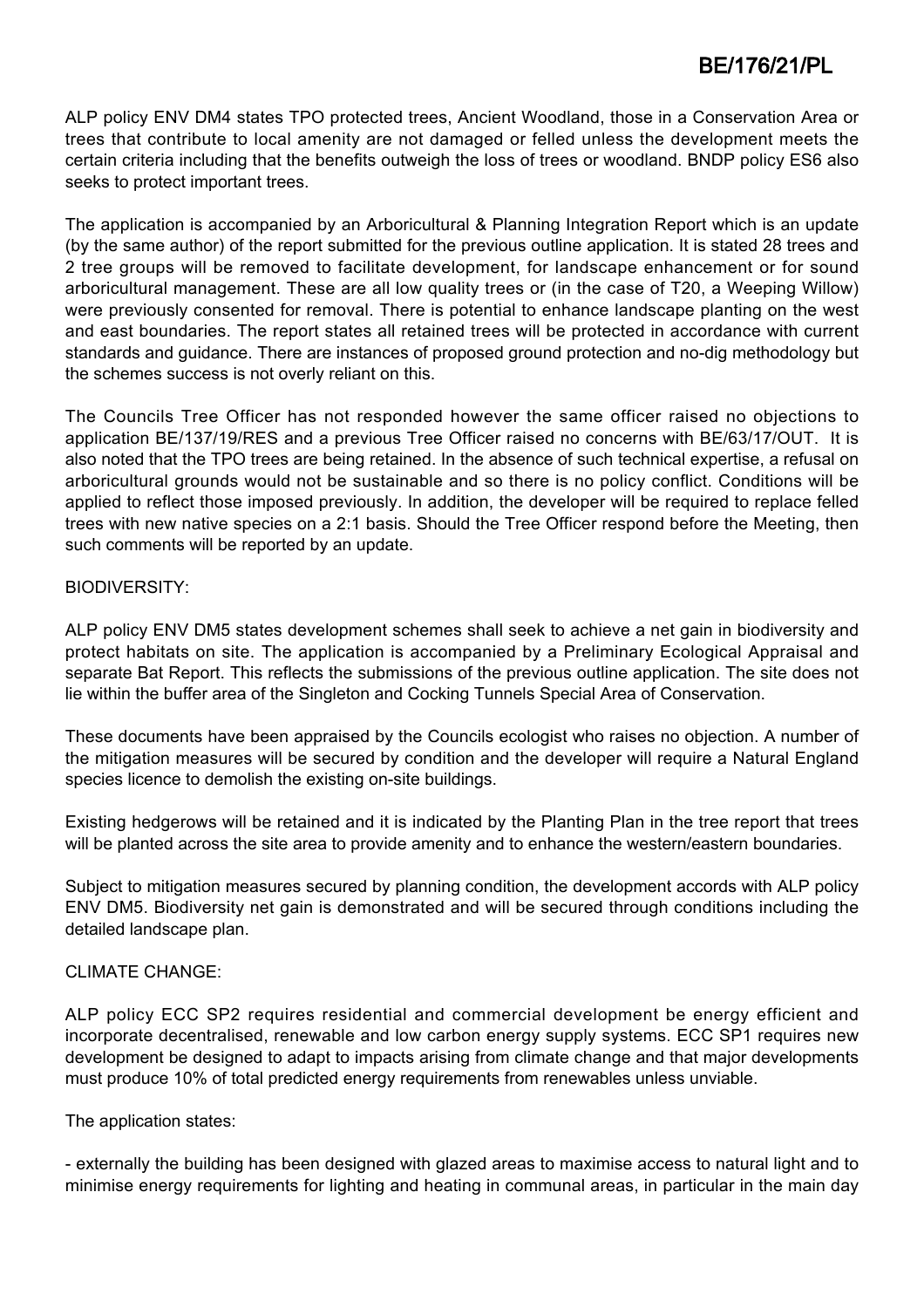lounge/dining areas and the quiet lounges;

- all glazing would be specified to minimise heat loss and excessive solar gain. Other glazing in the corridors and stairwells will provide natural light into circulation areas, reducing the level of artificial lighting required;

- low energy luminaires and occupancy sensors would be used throughout the home in the communal areas, corridors, bathrooms, toilets and en-suites to minimise energy used;

- there would also be a control centre which will enable areas within the building to be isolated at night to further minimise energy use;

- high levels of insulation will be provided to reduce the consumption of energy required for heating;

- a ground source heat pump system will be used to provide to provide heating, cooling and hot water to the building;

- solar panels will be installed on the roofs to provide for all of the care homes electricity needs; and

- both technologies together will aim to provide at least 50% of the facilities energy requirements from renewable sources, with a commensurate reduction in carbon emissions.

A condition will be imposed to ensure that full details of these technologies are secured post decision. On this basis, there is no conflict with the relevant policies.

#### SUPPORTING INFRASTRUCTURE:

ALP policy INF SP1 requires development proposals provide or contribute towards the infrastructure & services needed to support development to meet the needs of future occupiers and the existing community. This development is not liable for CIL and s106 can be used to secure contributions provided they meet the statutory tests for planning obligations set by the Community Infrastructure Regulations and the NPPF.

WSCC requested contributions towards local libraries and fire prevention. They consider these are necessary to mitigate the impacts of the proposal with the provision of additional County Council service infrastructure. There is a requirement for a Travel Plan monitoring & auditing fee. The applicant has agreed to all of these and a s106 legal agreement is currently being prepared. This will ensure compliance with policy INF SP1.

#### SUMMARY:

The proposal represents inappropriate development in the countryside conflicts with policies C SP1, SD SP2 & H DM2 of the ALP and ES7 of the BNDP. There is conflict with policies on future flood risk due to no consideration of alternative sites. It is material that residential development has previously been granted on this site which remains capable of implementation. The approved residential development is a more intensive use in terms of traffic and overall, the site has been accepted as a suitable location for development dispite being in the countryside and can be developed without harm to local character or residential amenity.

Section 38(6) of the Planning and Compulsory Purchase Act 2004 states applications should be determined in accordance with the development plan unless material considerations indicate otherwise. In this case, the material considerations are such that a decision can be taken contrary to the development plan.

The recommendation is for the Planning Committee to delegate to the Group Head of Planning in consultation with the Chair and Vice Chair authority to:

- (a) Grant planning permission subject to conditions; and
- (b) Subject to a Section 106 Agreement, the terms of which are substantially in accordance with those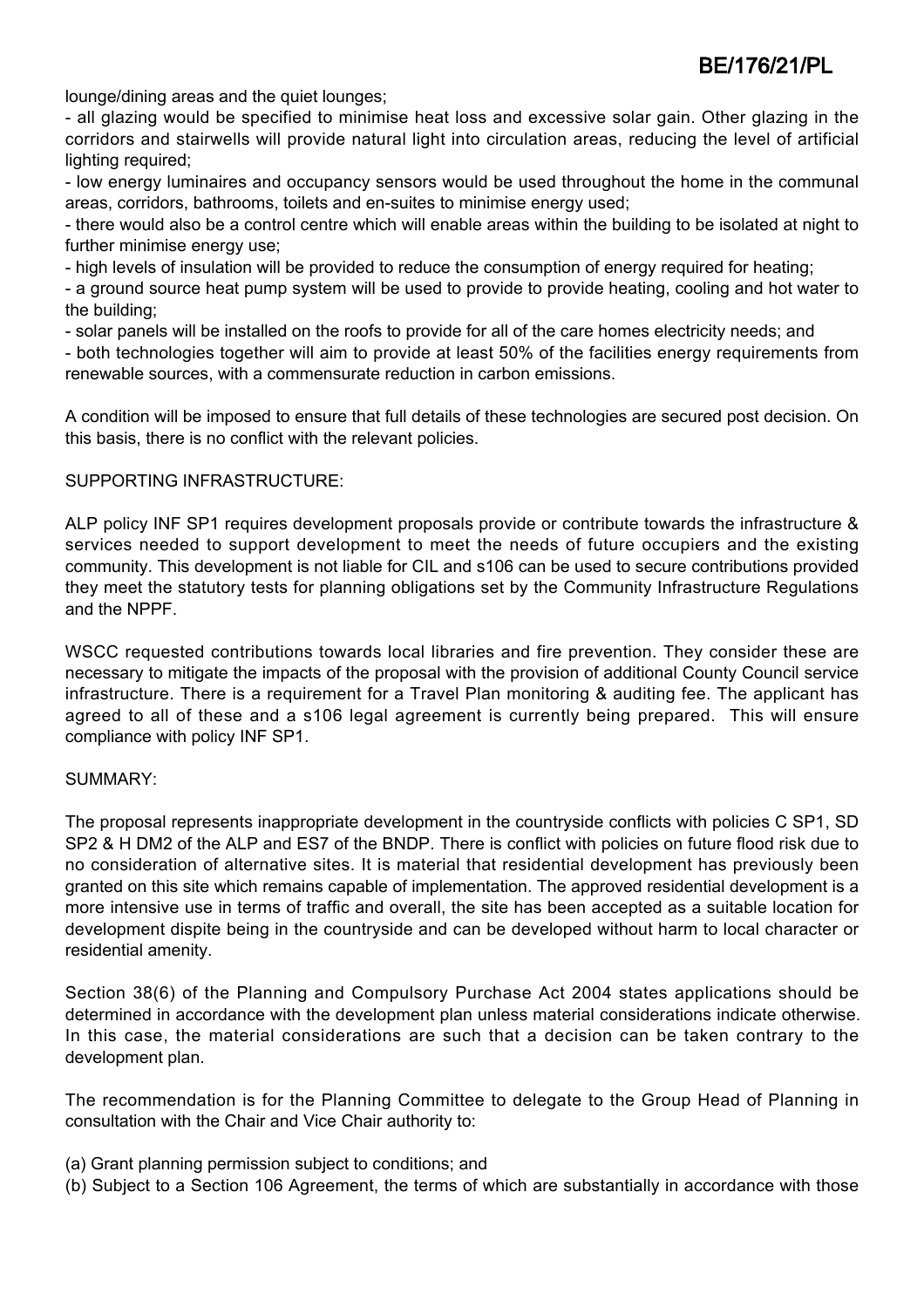set out in this report with any minor amendments authorised by the Group Head of Planning

Should the s106 not be completed in 3 months of the date of the Planning Committee's resolution to grant planning permission, then the application shall be refused for the following reason:

(1) In the absence of a signed Section 106 agreement, the development will not provide the infrastructure improvements necessary to mitigate the proposal and will also not mitigate any residual harm to the local road network through the promotion of alternative sustainable transport modes and is thereby contrary to ALP policies INF SP1, T SP1, T DM1 and the NPPF.

# HUMAN RIGHTS ACT

The Council in making a decision should be aware of and take into account any implications that may arise from the Human Rights Act 1998. Under the Act, it is unlawful for a public authority such as Arun District Council to act in a manner, which is incompatible with the European Convention on Human Rights.

Consideration has been specifically given to Article 8 (right to respect private and family life) and Article 1 of the First Protocol (protection of property). It is not considered that the recommendation for approval of the grant of permission in this case interferes unreasonably with any local residents' right to respect for their private and family life and home, except insofar as it is necessary to protect the rights and freedoms of others (in this case, the rights of the applicant). The Council is also permitted to control the use of property in accordance with the general interest and the recommendation for approval is considered to be a proportionate response to the submitted application based on the considerations set out in this report.

#### DUTY UNDER THE EQUALITIES ACT 2010

Duty under the Equalities Act 2010

In assessing this proposal the following impacts have been identified upon those people with the following protected characteristics (age, disability, gender reassignment, marriage and civil partnership, pregnancy and maternity, race, religion or belief, sex or sexual orientation).

The proposal would have a neutral impact on the protected characteristics.

# SECTION 106 DETAILS

This decision will be subject to a s106 legal agreement to secure the following:

(1) A contribution of £12,333 to provide additional facilities at a new Tier 7 community library facility in Bersted. However, if a site does not come forward then the contributions will be spent on providing additional facilities at the nearest existing library.

(2) A contribution of £953 to be used towards supply and installation of additional fire safety equipment/smoke alarms to vulnerable persons homes in the West Sussex Fire Rescue Services Southern Area serving Bersted.

(3) A Travel Plan and its associated monitoring fee (£3,500 at the time of writing for monitoring and auditing of the Travel Plan).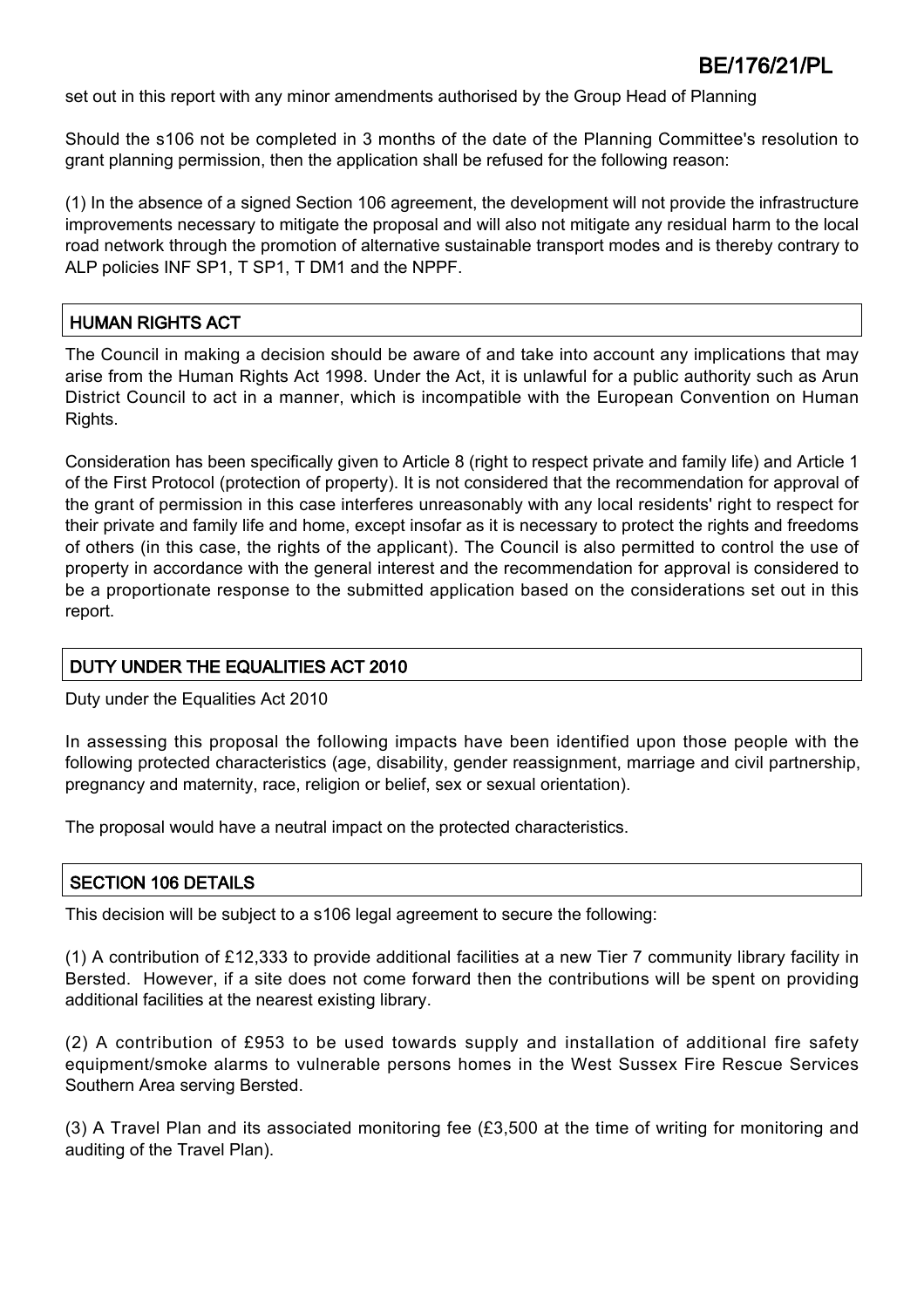### **RECOMMENDATION**

APPROVE CONDITIONALLY SUBJECT TO A SECTION 106 AGREEMENT

1 The development hereby permitted shall be begun before the expiration of 3 years from the date of this permission.

Reason: To comply with Section 91 of the Town and Country Planning Act 1990 (as amended).

2 The development hereby approved shall be carried out in accordance with the following approved plans:

> PO22 9AP-A-01 Location Plan; PO22 9AP-A-04 Proposed Floor Plans; PO22 9PA-A-05-1 Proposed Courtyard Elevations 1 & 2; PO22 9PA-A-05 Proposed Elevations; PO22-9PA-03 Rev A Proposed Site Plan; PO22 9PA-A-06 Proposed 66 Bed Care Home Visuals; 2109058-05 Proposed Footway Arrangements; 2109058-06 Site Access Visibility; and 2109058-07 Pedestrian Crossing Visibility.

Reason: For the avoidance of doubt and in the interests of amenity and the environment in accordance with policies T SP1, QE SP1, D DM1 and ENV DM4 of the Arun Local Plan.

3 The development shall be carried out in complete accordance with mitigation measures and enhancements set out in section 4.0 of the Bat Report 2021 and section 4.0 of the Preliminary Ecological Appraisal June 2021. In addition, two bat bricks should be integrated into the building onsite facing south/south westerly positioned 3-5m above ground, two hedgehog nesting boxes provided on the site and bird boxes installed on the building and/or trees within the site.

Any brush piles, compost or debris piles on the site must only be removed outside of the hedgehog hibernation period (mid-October to mid-March inclusive) unless first checked by a qualified ecologist. If any small mammals are found then they must be relocated away from the construction area into surrounding suitable habitats. All piles removed outside of the hedgehog hibernation period must undergo soft demolition.

Reason: To mitigate harm to wildlife and to demonstrate biodiversity net gain in accordance with Arun Local Plan policy ENV DM5 and the NPPF.

4 All activity at the site is to be carried out in strict accordance with the Arboricultural & Planning Integration Report, Arbortrack Systems Ltd, ref. jwmb/rpt8/thecottage/PI, 7th October 2021.

> If there is deemed to be a need for any Utility Service Route connections to bisect retained tree Root Protection Areas/Zones, then prior to the installation of these, a Method Statement prepared by an Arboricultural Expert must be submitted that stipulates how this can be achieved without adverse impact on tree roots. Written approval and confirmation of acceptance of this Methodology must be issued before any Utility Service Route connections are implemented on the site.

> Reason: To comply with BS5837 and Arun Local Plan policy ENV DM4 and to ensure that retained trees are afforded due respect and appropriate levels of protection such that their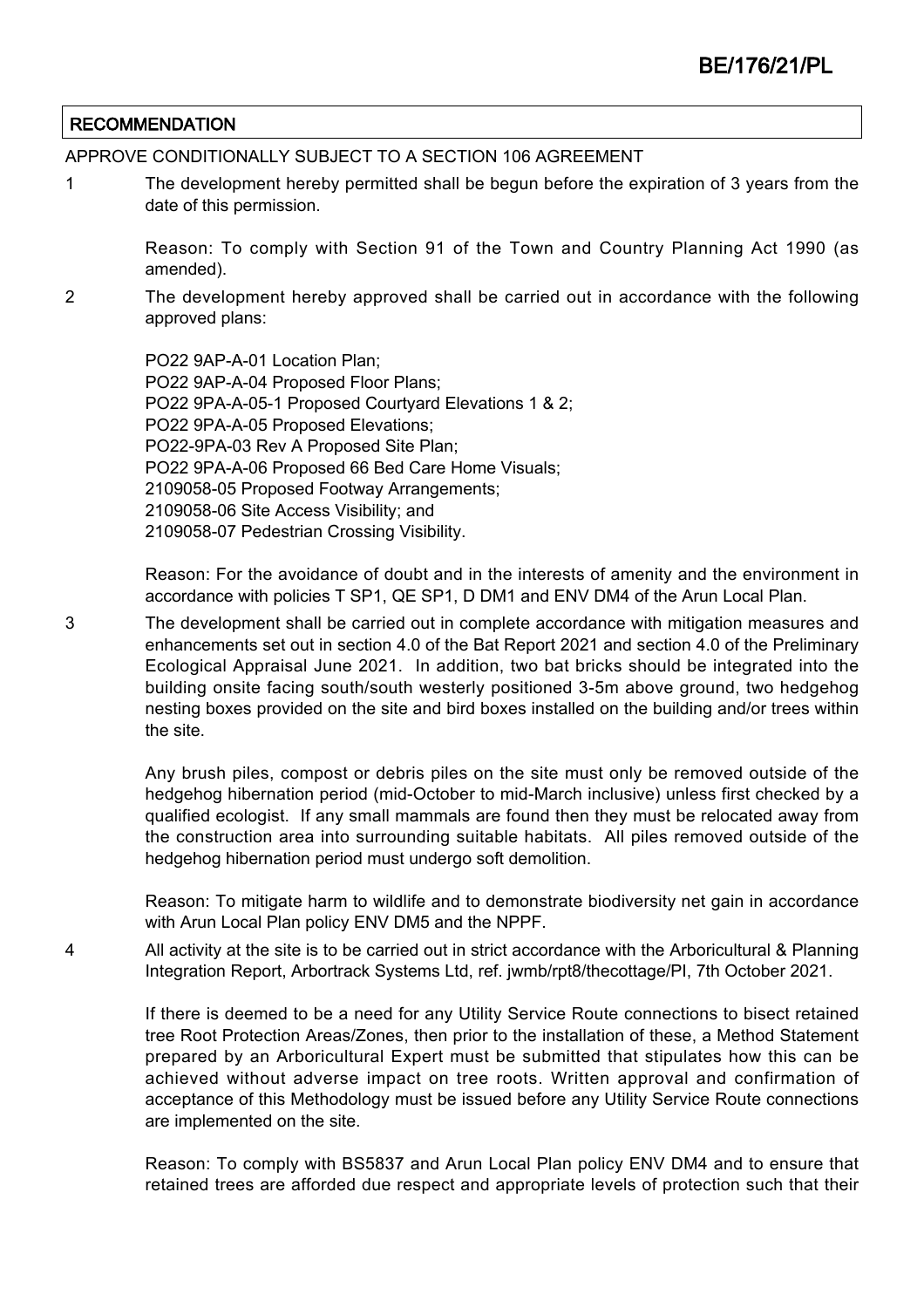ongoing health and vitality is not compromised, and they can continue to enhance the landscape and amenity of the area.

5 No demolition/construction activities shall take place other than from 08:00 hours until 18:00 hours (Monday to Friday) and from 08:00 hours until 13:00 hours (Saturday) with no noisy work (defined as not involving any machinery/plant) on Sunday or Bank/Public Holidays.

> Reason: To protect the amenity of local residents in accordance with policies QE SP1 and QE DM1 of the Arun Local Plan and the NPPF.

6 No delivery vehicles shall arrive or depart and no such vehicles shall be loaded or unloaded within the application site outside the hours of 07:00 to 19:00 Monday to Friday, 08:00 to 18:00 Saturday and not at any time on Sunday or Public or Bank Holidays.

> Reason: To protect the amenity of local residents in accordance with policy QE DM1 of the Arun Local Plan.

7 Before the site is occupied or any machinery is introduced to the site or demolition work or construction work or alterations to existing ground levels takes place a PRE-COMMENCEMENT Site Meeting is to take place between the Planning Authority's Tree Officer and the Arboricultural Expert representing the site owner(s) - at this meeting all protective fencing and ground protection measures will be inspected to verify they are 'Fit for Purpose' as required under British Standard 5837:2012 and have been erected and positioned exactly as shown on the Tree Protection Plan, Appendix: A, Rev I, October 2021.

A schedule of Site Monitoring/Supervision visits and Reporting Procedures prepared by an Arboricultural Expert will be required and their extent will be agreed on at the site meeting to the satisfaction of the Planning Authority's Tree Officer.

Reasons: To comply with BS5837 and Arun Local Plan policy ENV DM4 to ensure that retained trees are afforded due respect and appropriate levels of protection such that their ongoing health and vitality is not compromised, and they can continue to enhance the landscape and amenity of the area. This is required to be a pre commencement condition because it is necessary to ensure that trees are fully protected before the ground is disturbed and works commence.

8 At least 10% of the energy supply of the development shall be secured from decentralised and renewable or low carbon energy sources (as described in the glossary at Annex 2 of the National Planning Policy Framework) unless it can be demonstrated that a fabric-first approach would achieve an equivalent energy saving. Details and a timetable of how this is to be achieved for each phase or sub phase of development, including details of physical works on site, shall be submitted to and approved in writing by the Local Planning Authority before any development above damp proof course (DPC) level in that phase or sub phase begins. The development shall be implemented in accordance with the approved details and timetable and retained as operational thereafter.

> Reason: In order to secure a reduction in energy usage across the site in accordance with national planning policy, in accordance with policy ECC SP2 of the Arun Local Plan.

9 No development shall commence until a mitigation and management method statement has been submitted to and approved in writing by the Local Planning Authority to provide details of how those retained hedgerows are to be protected during construction. This will be secured by fencing to create a 5m buffer around the retained hedgerows during construction, maximised to the edge of the construction works. The development shall thereafter proceed in accordance with the approved hedgerow protection measures.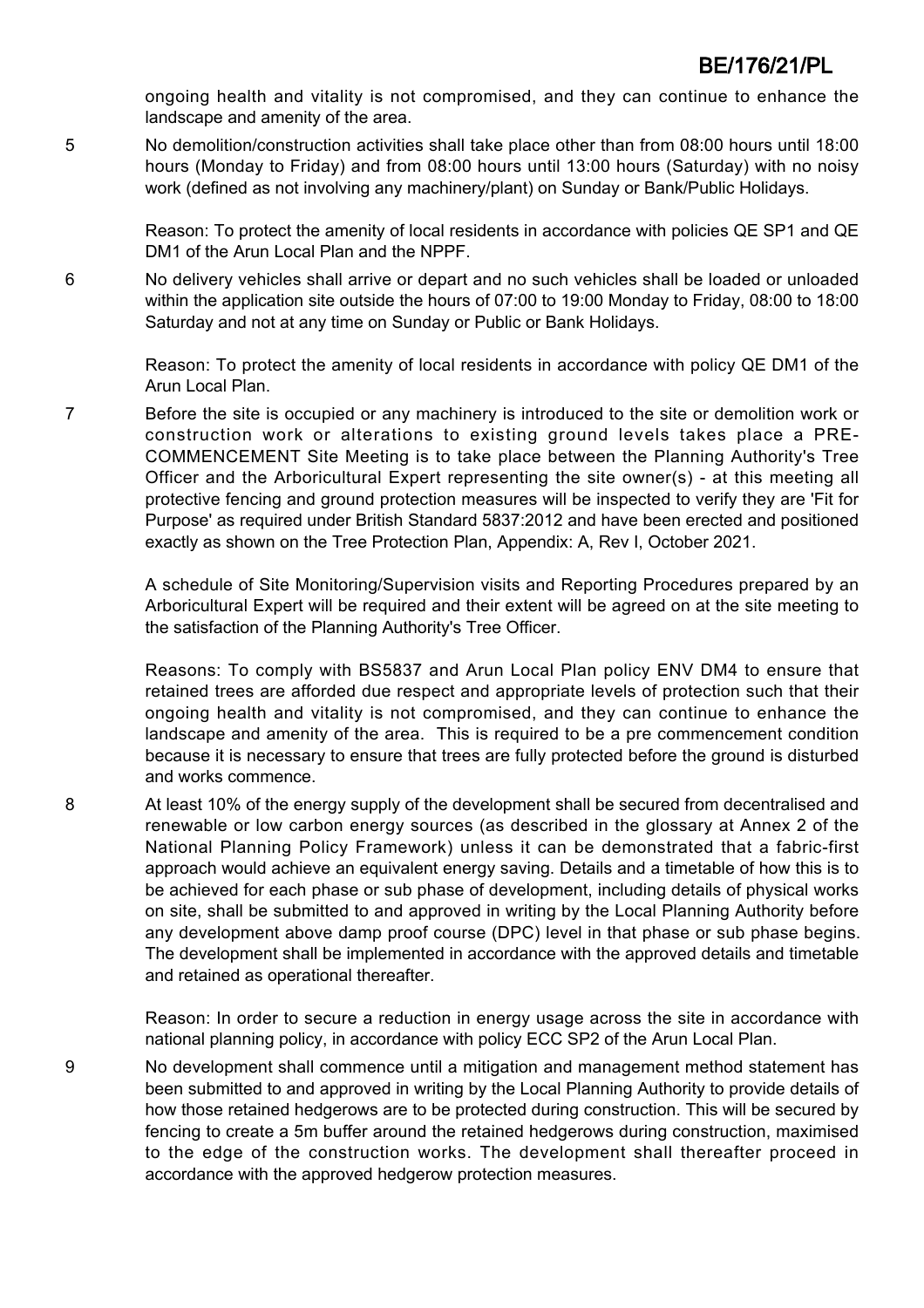Reason: Bats use the hedgerows for foraging, habitat and commuting and therefore in accordance with the NPPF and policy ENV DM5 of the Arun Local Plan. This is required to be a pre-commencement condition because the hedgerow protection scheme must be in place prior to construction starting.

10 Development shall not commence, other than works of site survey and investigation, until full details of the proposed surface water drainage scheme have been submitted to and approved in writing by the Local Planning Authority. The design should follow the hierarchy of preference for different types of surface water drainage disposal systems as set out in Approved Document H of the Building Regulations, and the recommendations of the SuDS Manual produced by CIRIA. Winter groundwater monitoring to establish highest annual ground water levels and winter Percolation testing to BRE 365, or similar approved, will be required to support the design of any Infiltration drainage. No part of the building shall be occupied until the complete surface water drainage system serving the property has been implemented in accordance with the agreed details and the details so agreed shall be maintained in good working order in perpetuity.

Reason: To ensure that the proposed development is satisfactorily drained in accordance with policies W SP1, W DM1, W DM2 and W DM3 of the Arun Local Plan. This is required to be a pre-commencement condition because it is necessary to implement the surface water drainage system prior to commencing any building works.

11 The development shall not proceed until details have been submitted to and approved in writing by the Local Planning Authority for any proposals: to discharge flows to watercourses; or for the culverting, diversion, infilling or obstruction of any watercourse on or adjacent to the site. Any discharge to a watercourse must be at a rate no greater than the pre-development run-off values and in accordance with current policies. No construction is permitted, which will restrict current and future landowners from undertaking their riparian maintenance responsibilities in respect to any watercourse or culvert on or adjacent to the site.

> Reason: To ensure that the proposed development is satisfactorily drained in accordance with policies W DM1, W DM2 and W DM3 of the Arun Local Plan. And to ensure that the duties and responsibilities, as required under the Land Drainage Act 1991, and amended by the Flood and Water Management Act 2010, can be fulfilled without additional impediment following the development completion. It is considered necessary for this to be a pre-commencement condition to protect existing watercourses prior to the construction commencing.

12 Development shall not commence until full details of the maintenance and management of the surface water drainage system is set out in a site-specific maintenance manual and submitted to, and approved in writing, by the Local Planning Authority. The manual is to include details of financial management and arrangements for the replacement of major components at the end of the manufacturer's recommended design life. Upon completed construction of the surface water drainage system, the owner or management company shall strictly adhere to and implement the recommendations contained within the manual.

Reason: To ensure that the proposed development is satisfactorily drained in accordance with polices W DM1, W DM2 and W DM3 of the Arun Local Plan. It is considered necessary for this to be a pre-commencement condition to ensure that the future maintenance and funding arrangements for the surface water disposal scheme are agreed before construction commences.

13 No development shall take place, including any works of demolition, until a Construction & Environmental Management Plan and accompanying Site Setup Plan has been submitted to and approved in writing by the Local Planning Authority (who shall consult with WSCC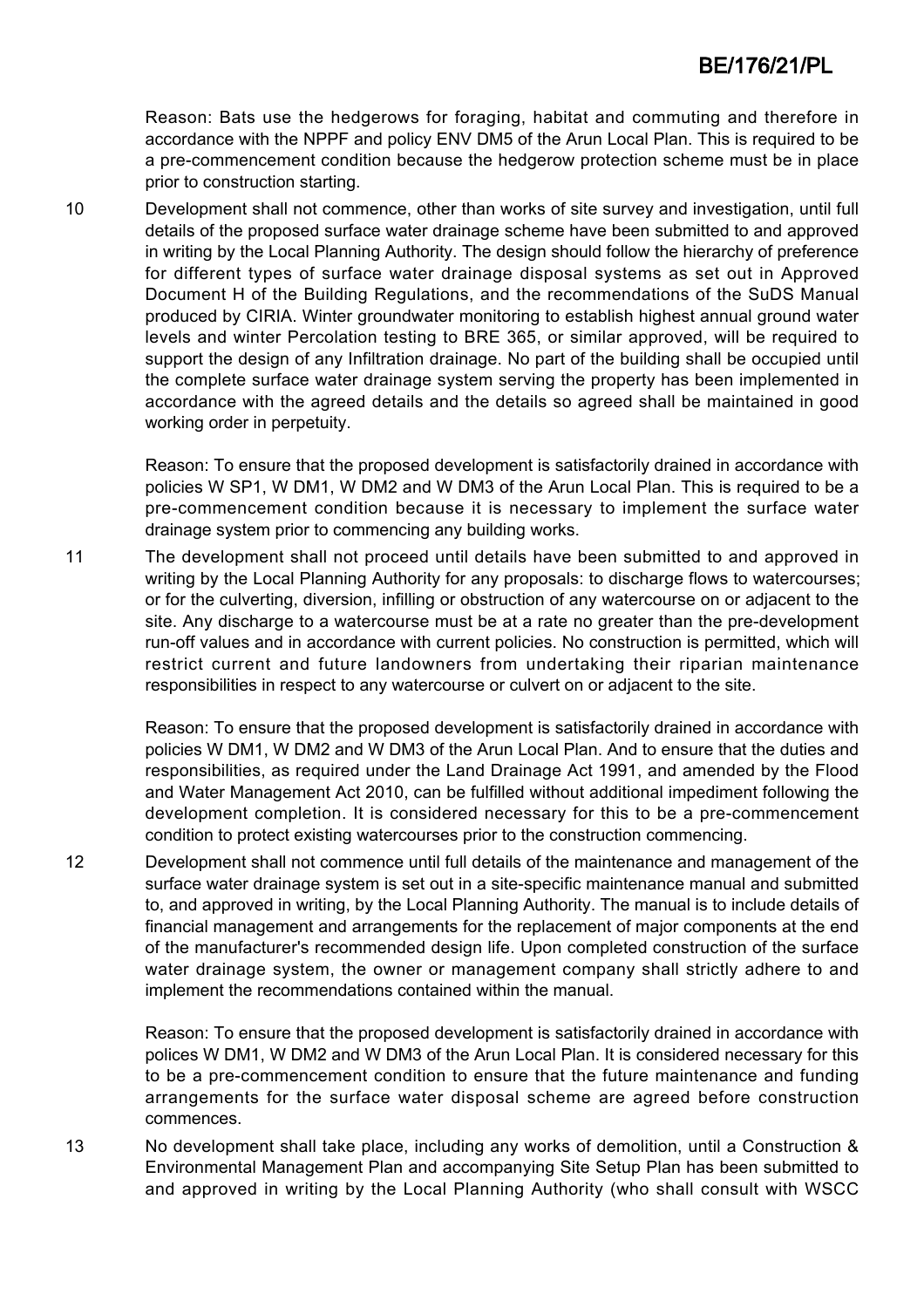Highways, the Councils Environmental Health Officer and Ecologist as appropriate). Thereafter the approved Plan shall be implemented and adhered to throughout the entire construction period. This shall require the applicant and contractors to minimise disturbance during demolition and construction and will include (but not be limited to) details of the following information for approval:

- the programme of construction works;

- the anticipated, number, frequency, types and timing of vehicles used during construction including delivery times;

- the means of access and road routing for all construction traffic associated with the development;

- provision of wheel washing facilities (details of their operation & location) and other works required to mitigate the impact of construction upon the public highway (including the provision of temporary Traffic Regulations Orders);

- details of street sweeping;

- details of a means of suppressing dust & dirt arising from the development;

- a scheme for recycling/disposing of waste resulting from demolition and construction works (i.e. no burning permitted);

- details of all proposed external lighting to be used during construction (including location, height, type & direction of light sources and intensity of illumination);

- details of areas for the loading, unloading, parking and turning of vehicles associated with the construction of the development;

- details of areas to be used for the storage of plant and materials associated with the development;

- details of the temporary construction site enclosure to be used throughout the course of construction (including access gates, decorative displays & facilities for public viewing, where appropriate);

- contact details for the site contractor, site foreman and CDM co-ordinator (including out-ofhours contact details);

- details of the arrangements for public engagement/consultation both prior to and continued liaison during the construction works;

- details of any temporary traffic management that may be required to facilitate the development including chapter 8 traffic signage;

- measures to minimise the noise (including vibration) generated by the construction process to include the careful selection of plant and machinery and use of noise mitigation barrier(s).

Details of how measures will be put in place to address any environmental problems arising from any of the above shall be provided. A named person shall be appointed by the applicant to deal with complaints, shall be available on site and their availability made known to all relevant parties.

The Construction & Environmental Management Plan shall also include reference measures to minimise disturbance to bats and other wildlife during construction. This should include the briefing of site operatives and monitoring by an ecologist. In addition, all deep pits/trenches/holes/pipework greater than 200mm diameter present on the site should be secured or a means of escape provided within them during hours of darkness. All such excavations should be checked each morning. Any hazardous chemicals should also be suitably stored away so animals cannot access them.

Reason: In the interests of the safety/amenity of nearby residents & occupiers of any nearby noise sensitive premises, the safety & general amenities of the area, biodiversity (particularly bats) and in the interests of highway safety in accordance with policies D DM1, ENV DM5, QE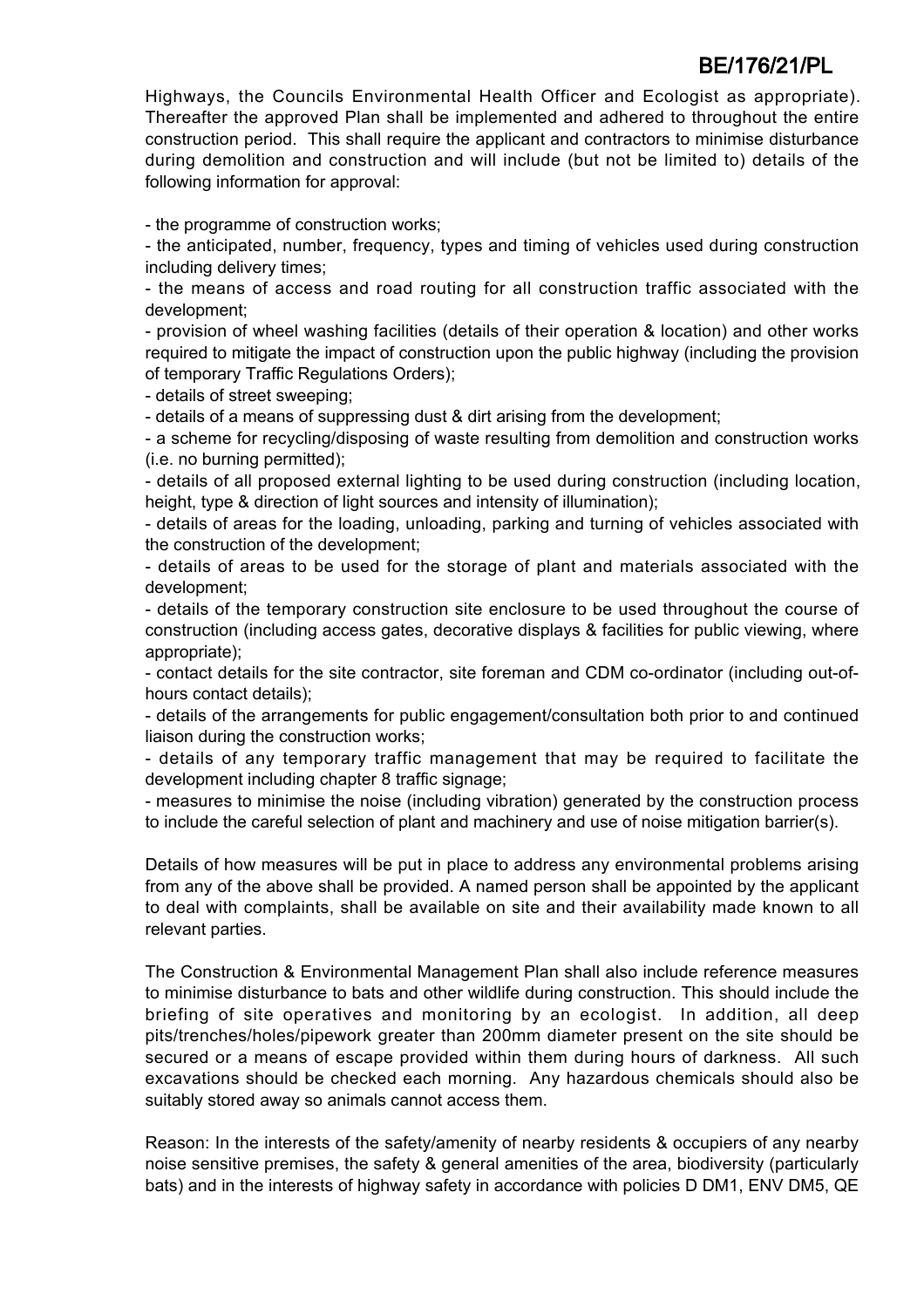SP1, QE DM1, QE DM2, QE DM3 and T SP1 of the Arun Local Plan and the NPPF. This is required to be a pre-commencement condition because it is necessary to have the construction site set-up agreed prior to access by construction staff.

14 No development above damp proof course (DPC) level shall take place unless and until details of the proposed location of the required fire hydrant has been submitted to and approved in writing by the Local Planning Authority in consultation with West Sussex County Council's Fire and Rescue Service.

Prior to the first occupation of the premises, the developer shall at their own expense install the required fire hydrant in the approved location to BS:750 standards or stored water supply and arrange for their connection to a water supply which is appropriate in terms of both pressure and volume for the purposes of firefighting.

The fire hydrants shall thereafter be maintained as part of the development by the water undertaker at the expense of the Fire and Rescue Service if adopted as part of the public mains supply (Fire Services Act 2004) or by the owner/occupier if the installation is retained as a private network.

Reason: In the interests of amenity and in accordance with policy INF SP1 and T SP1 of the Arun Local Plan and in accordance with The Fire & Rescue Service Act 2004.

15 No development above damp proof course (DPC) level shall take place until there has been submitted to, and approved by, the Local Planning Authority, a landscaping scheme including details of hard and soft landscaping and details of existing trees and hedgerows to be retained, together with measures for their protection during the course of the development.

The proposed landscape scheme will need to maximise the biodiversity of the site with the inclusion of habitat enhancements in accordance with section 4.0 of the Bat Report 2021 and section 4.0 of the Preliminary Ecological Appraisal June 2021. In addition, any trees that are felled to make way for the development should be replaced with new native species on a 2:1 basis.

The approved details of the landscaping shall be carried out in the first planting and seeding season, following the occupation of the buildings or the completion of the development, whichever is the sooner, and any trees or plants which, within a period of five years from the completion of development, die, are removed or become seriously damaged or diseased, shall be replaced in the next planting season with others of similar size and species, unless the Local Planning Authority gives written consent to any variation.

Reason: In the interests of amenity and of the environment of the development in accordance with policy D DM1 of the Arun Local Plan.

16 No development above damp proof course (DPC) level shall take place unless and until full details of the proposed pedestrian access improvements have been submitted to and approved in writing by the Local Planning Authority (who shall consult with WSCC Highways and its own Drainage Engineers). The scheme shall take account of the comments on this application regarding the culverting of watercourses. No part of the development shall then be occupied until such time as the approved pedestrian access improvements have been constructed.

Reason: In the interests of road safety and off-site drainage in accordance with policies T SP1, T DM1 and W DM3 of the Arun Local Plan.

17 No development above damp proof course (DPC) level shall take place unless and until a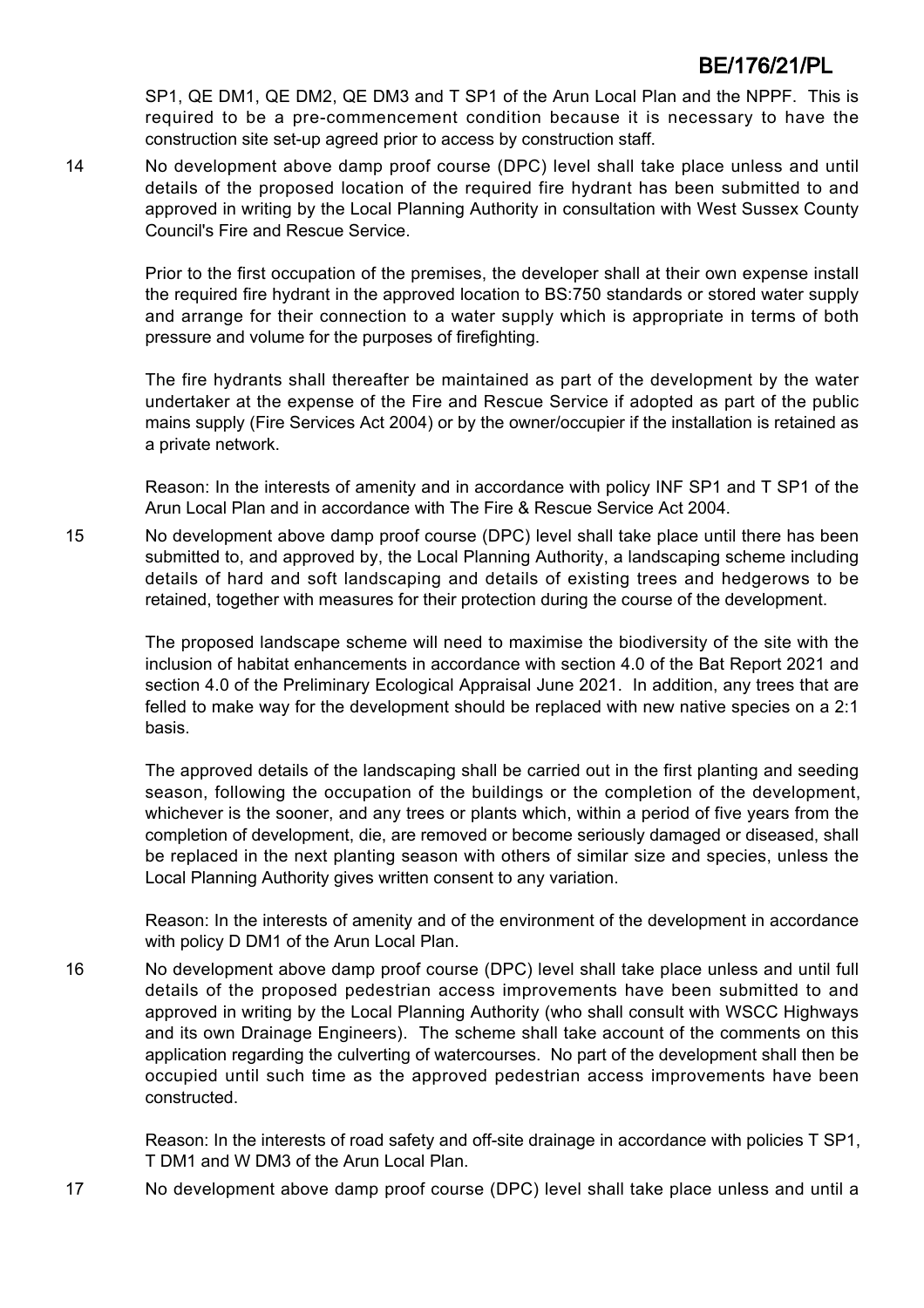schedule of materials and finishes and samples of such materials and finishes to be used for external walls and roofs of the proposed care home building have been submitted to and approved by the Local Planning Authority and the materials so approved shall be used in the construction of the building.

Reason: To enable the Local Planning Authority to control the development in detail in the interests of amenity by endeavouring to achieve a building of visual quality in accordance with policies D SP1 and D DM1 of the Arun Local Plan.

18 Prior to the occupation of any part of the development, a strategy for the provision of the highest available headline speed of broadband provision to future occupants of the site shall be submitted to and approved in writing by the Local Planning Authority. The strategy shall take into account the timetable for the delivery of 'superfast broadband' (defined as having a headline access speed of 24Mb or more) in the vicinity of the site (to the extent that such information is available). Unless evidence is put forward and agreed in writing by the Local Planning Authority that technological advances for the provision of a broadband service for the majority of potential customers will no longer necessitate below ground infrastructure, the development of the site will continue in accordance with the approved strategy.

Reason: To safeguard the amenities of future residents in accordance with Arun Local Plan policy TEL SP1.

19 Prior to the occupation of any part of the development, full details of all new external lighting (including type of light appliance, the height and position of fitting, predicted illumination levels and light spillage) shall be submitted to and approved in writing by the Local Planning Authority. The scheme should seek to conform with the recommendations of the Institution of Lighting Professionals (ILP) "Guidance Notes for the Reduction of Obtrusive Light" (GN01:2011) but also minimise potential impacts to any bats using the trees and hedgerows by incorporating the advice at section 4.4 of the submitted Bat Report 2021. The lighting approved shall be installed and maintained in accordance with the approved details.

Reason: In the interests of the amenities of the area, the site biodiversity (particularly in respect of bats), the interests of minimising crime, road safety and to minimise unnecessary light spillage outside the development site in accordance with policies QE SP1, QE DM2, T SP1 & ENV DM5 of the Arun Local Plan.

20 No part of the development shall be first occupied until such time as the vehicular access serving the development has been constructed in accordance with the details shown on the drawings 2109058-05, 2109058-06 & 2109058-07.

> Reason: In the interests of road safety and in accordance with policy T SP1 of the Arun Local Plan and the NPPF.

21 No part of the development shall be first occupied until covered and secure cycle parking spaces have been provided in accordance with plans and details submitted to and approved by the Local Planning Authority.

> Reason: To provide alternative travel options to the use of the car in accordance with policy T SP1 of the Arun Local Plan and the NPPF.

22 No part of the development shall be first occupied until the vehicle parking and turning spaces have been constructed in accordance with the approved plan. These spaces shall thereafter be retained for their designated use.

Reason: To provide adequate on-site car parking and turning space for the development in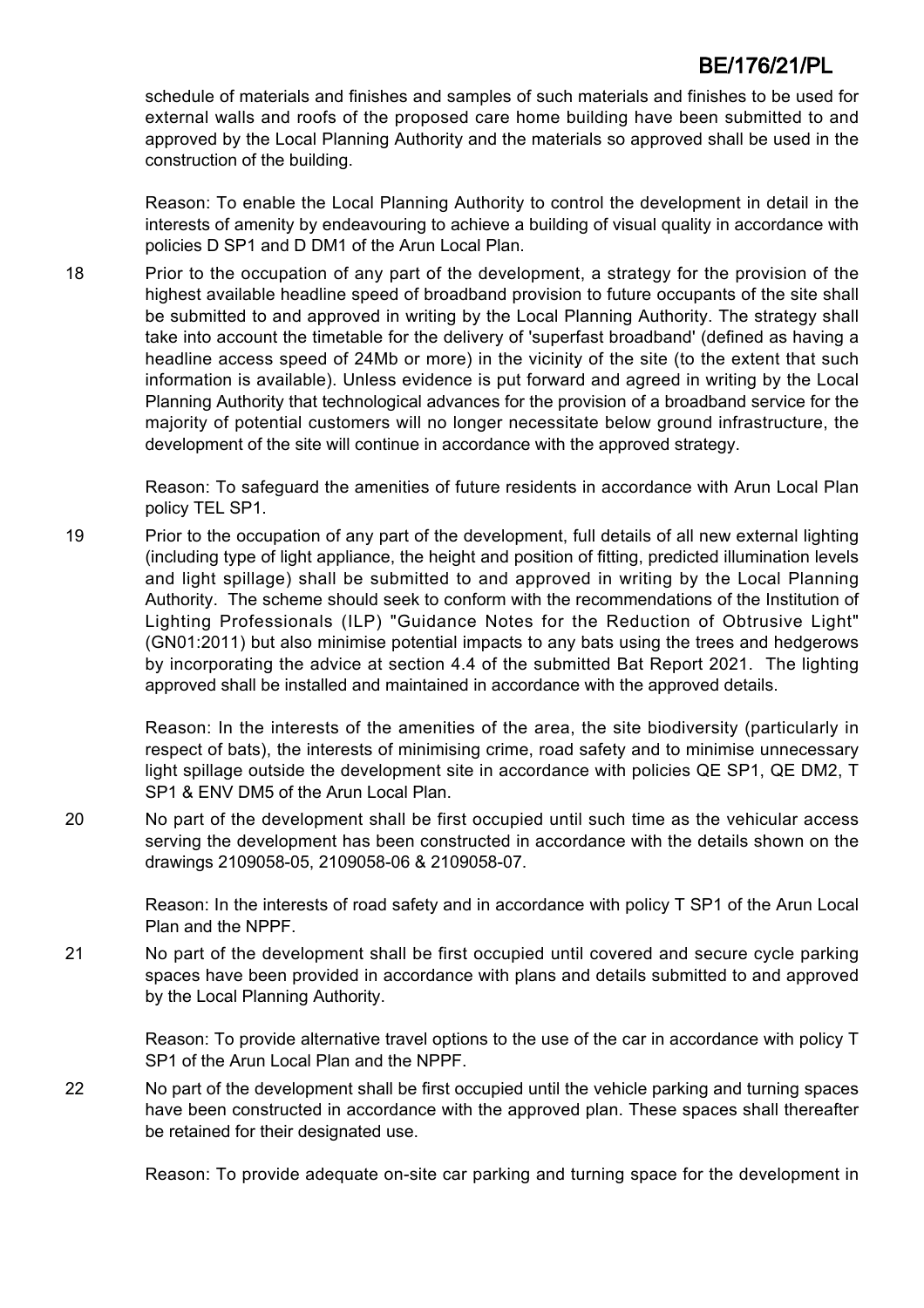accordance with policy T SP1 of the Arun Local Plan and the NPPF.

23 Prior to occupation of any part of the premises, a scheme for the provision of facilities to enable the charging of electric vehicles to serve the approved care home shall be submitted to the local planning authority for approval and thereafter implemented in accordance with the approved details and the charge points shall thereafter be retained and maintained in good working condition.

> Reason: New petrol and diesel cars/vans will not be sold beyond 2030, to mitigate against any potential adverse impact of the development on local air quality and to provide sustainable travel options in accordance with policies T SP1, T DM1 & QE DM3 (c) of the Arun Local Plan, the Arun District Council Electric Vehicle Infrastructure Study (November 2017) and the NPPF.

24 Prior to occupation of any part of the premises, a scheme and maintenance schedule for the extraction and treatment of fumes and odours generated from cooking or any other fume/odour generating activity undertaken on the premises, shall be submitted to and approved in writing by the Local Planning Authority. Any equipment, plant or process provided or undertaken in pursuance of this condition shall be installed prior to the first operation of the premises and shall thereafter be operated and retained in compliance with the approved scheme.

> Reason: To protect the amenity of local residents in accordance with Policy QE SP1 of the Arun Local Plan.

25 Prior to occupation of any part of the premises, details of proposed grease traps/separators within the drainage serving the kitchen/s shall be submitted to and approved in writing by the Local Planning Authority. The grease trap/separator shall be of a proportionate capacity to effectively contain grease residue arising from the estimated numbers of hot meals served and the waste water flow rate. The approved drainage features shall be installed prior to the first operation of the premises and thereafter be operated and retained in compliance with the approved scheme.

> Reason: To protect the amenity of local residents in accordance with Policy QE DM1 of the Arun Local Plan.

26 Immediately following implementation of the approved surface water drainage system and prior to occupation of any part of the development, the developer/applicant shall provide the local planning authority with as-built drawings of the implemented scheme together with a completion report prepared by an independent engineer that confirms that the scheme was built in accordance with the approved drawing/s and is fit for purpose. The scheme shall thereafter be maintained in perpetuity.

> Reason: To ensure that the proposed development is satisfactorily drained and in accordance with policies W SP1,W DM1, W DM2 and W DM3 of the Arun Local Plan.

27 If during development, any visible contaminated or odorous material, (for example, asbestos containing material, stained soil, petrol / diesel / solvent odour, underground tanks or associated pipework) not previously identified, is found to be present at the site, no further development (unless otherwise expressly agreed in writing with the Local Planning Authority) shall be carried out until it has been fully investigated using suitably qualified independent consultant(s). The Local Planning Authority must be informed immediately of the nature and degree of the contamination present and a method statement detailing how the unsuspected contamination shall be dealt with must be prepared and submitted to the Local Planning Authority for approval in writing before being implemented. If no such contaminated material is identified during the development, a statement to this effect must be submitted in writing to the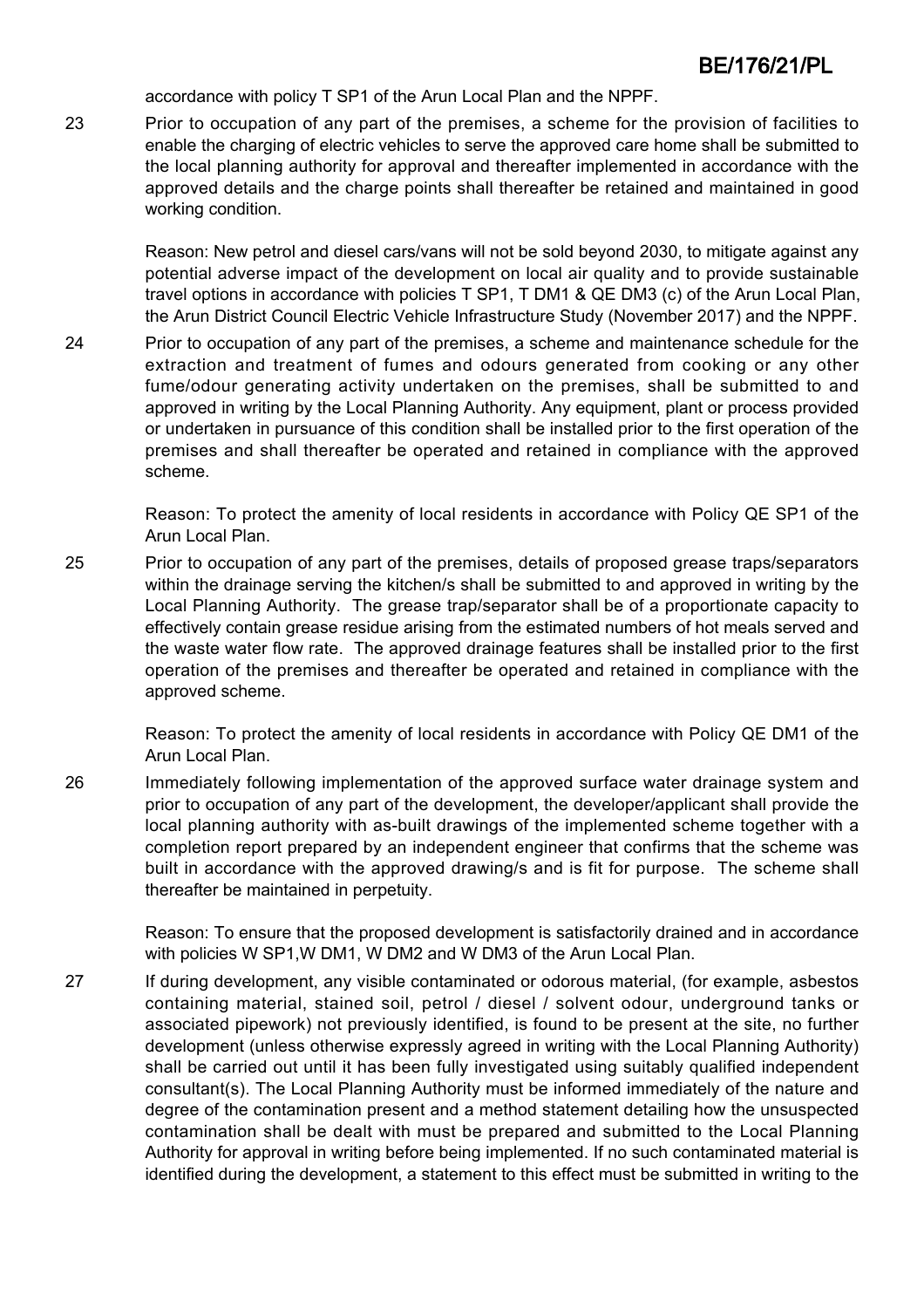Local Planning Authority.

Reason: To ensure that the development complies with approved details in the interests of protection of the environment & prevention of harm to human health in accordance with Arun Local Plan policies QE SP1 and QE DM4.

28 All bathroom and toilet windows in the external elevations of the care home building hereby approved shall be glazed with obscured glass and permanently retained so thereafter.

> Reason: To protect the amenities and privacy of future occupiers and nearby residential/hotel occupiers in accordance with policies D DM1 and QE SP1 of the Arun Local Plan.

29 The proposed first floor end corridor windows on the twin wings of the southern elevation of the building (adjacent to rooms 41 & 33) shall at all times be glazed with obscured glass and permanently retained so thereafter.

> Reason: To protect the amenities and privacy of future occupiers and the nearby residential occupier in accordance with policies D DM1 and QE SP1 of the Arun Local Plan.

- 30 INFORMATIVE: Statement pursuant to Article 35 of the Town and Country Planning (Development Management Procedure)(England) Order 2015. The Local Planning Authority has acted positively and proactively in determining this application by identifying matters of concern within the application (as originally submitted) and negotiating, with the Applicant, acceptable amendments to the proposal to address those concerns. As a result, the Local Planning Authority has been able to grant planning permission for an acceptable proposal, in accordance with the presumption in favour of sustainable development, as set out within the National Planning Policy Framework.
- 31 INFORMATIVE: This decision has been granted in conjunction with a Section 106 legal agreement relating to:

(1) A contribution of £12,333 to provide additional facilities at a new Tier 7 community library facility in Bersted. However, if a site does not come forward then the contributions will be spent on providing additional facilities at the nearest existing library.

(2) A contribution of £953 to be used towards supply and installation of additional fire safety equipment/smoke alarms to vulnerable persons homes in the West Sussex Fire Rescue Services Southern Area serving Bersted.

(3) A Travel Plan and its associated monitoring fee (£3,500 at the time of writing for monitoring and auditing of the Travel Plan).

- 32 INFORMATIVE: A formal application for connection to the public sewerage system is required in order to service this development, please contact Southern Water, Sparrowgrove House, Sparrowgrove, Otterbourne, Hampshire SO21 2SW (Tel: 0330 303 0119) or www.southernwater.co.uk. Please read the New Connections Services Charging Arrangements documents which is available to read on the following website: https://beta.southernwater.co.uk/infrastructurecharges.
- 33 INFORMATIVE: Infiltration rates for soakage structures are to be based on percolation tests undertaken in the winter period and at the location and depth of the proposed structures. The infiltration tests must be carried out in accordance with BRE365, CIRIA R156 or a similar approved method. All design storms must include a climate change allowance of 40% on stored volumes or rainfall intensity. Infiltration structures must cater for the critical 1 in 10 year storm event, (plus40%) between the invert of the entry pipe to the soakaway and the base of the structure. The design must also have provision to ensure there is capacity in the system to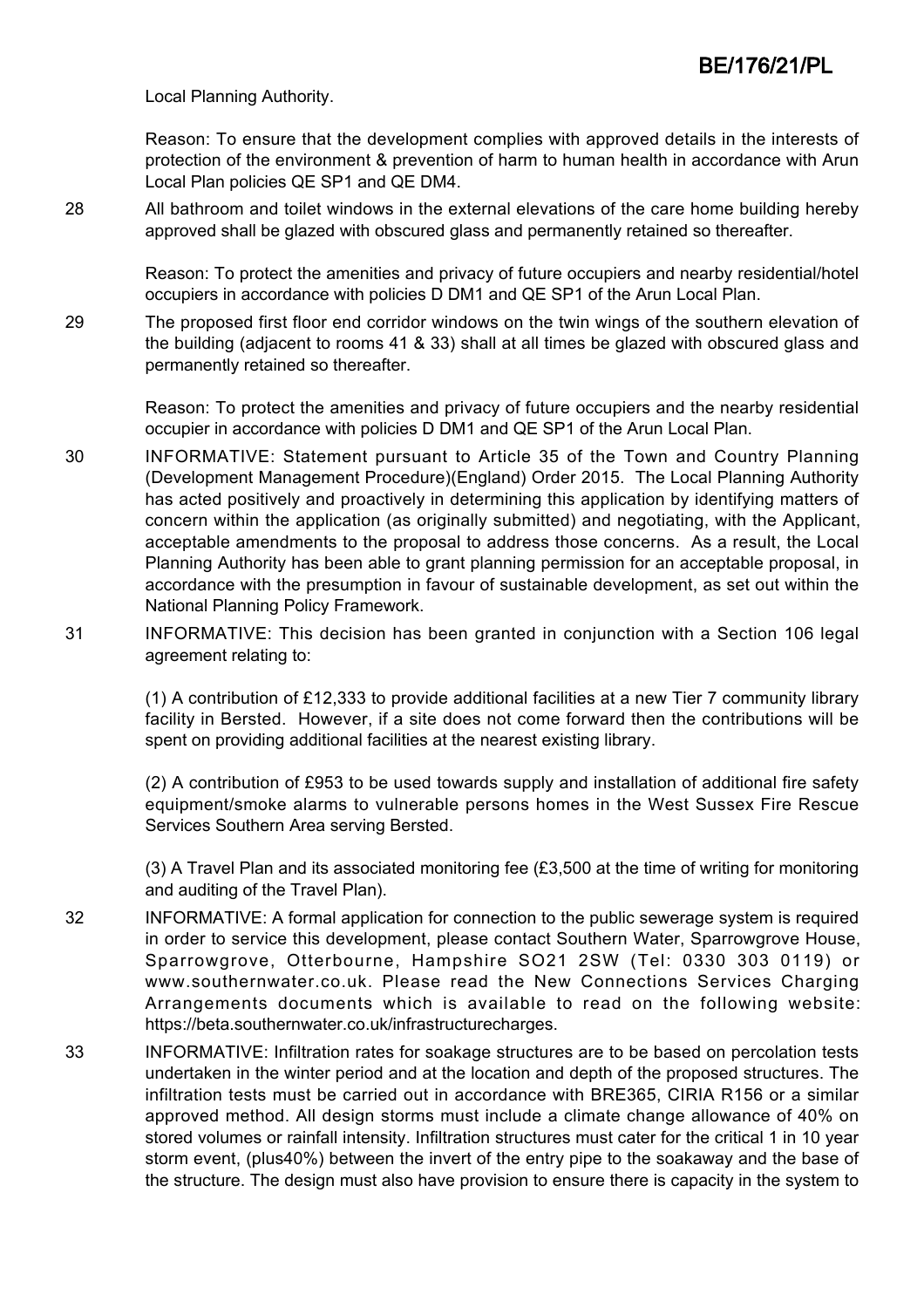contain the critical 1 in 100 year storm event (plus 40%).

.

Adequate freeboard must be provided between the base of the soakaway structure and the highest recorded annual groundwater level identified in that location. Any SuDS or soakaway design must include adequate groundwater monitoring data to determine the highest groundwater table in support of the design. The applicant is advised to discuss the extend of ground water monitoring with the council's engineers.

Supplementary guidance notes regarding surface water drainage are located at https://www.arun.gov.uk/drainage-planning-consultations on Arun District Council's website. A surface water drainage checklist is available on Arun District Council's website, this should be submitted with a Discharge of Conditions Application.

34 INFORMATIVE: Under Section 23 of the Land Drainage Act 1991 Land Drainage Consent must be sought from the Lead Local Flood Authority (West Sussex County Council), or its agent (Arun District Council land.drainage@arun.gov.uk), prior to starting any works (temporary or permanent) that affect the flow of water in an ordinary watercourse. Such works may include culverting, channel diversion, discharge of flows, connections, headwalls and the installation of trash screens.

> The development layout must take account of any existing watercourses (open or culverted) to ensure that future access for maintenance is not restricted. No development is permitted within 3m of the bank of an ordinary watercourse, or 3m of a culverted ordinary watercourse.

- 35 INFORMATIVE: If during construction works, it becomes apparent that implementation cannot be carried in accordance with previously agreed details any resubmission of the drainage design must be accompanied by an updated copy of the management manual.
- 36 INFORMATIVE: A surface water drainage verification condition guidance note is available at https://www.arun.gov.uk/drainage-planning-consultations, this clearly sets out our requirements for discharging this condition.
- 37 INFORMATIVE: The applicant is required to obtain all appropriate consents from West Sussex County Council, as Highway Authority, to cover the off-site highway works. The applicant is requested to contact The Implementation Team Leader (01243 642105) to commence this process. The applicant is advised that it is an offence to undertake any works within the highway prior to the agreement being in place.
- 38 INFORMATIVE: The applicant should note that there is a Public Right of Way running adjacent to the southern site boundary and steps must be taken to ensure this is not interfered with or blocked. If there is a need to temporarily close this path due to this proposed development then WSCC's PROW team can be approached for advice on the legal process required to be followed. The path can only be closed if there is a risk to the health and safety of lawful public path users. It is also important to note that if there is any proposal to change the adjacent hedge then any encroaching vegetation on the public footpath is the landowners responsibility to cut back so the usable width of the footpath is not restricted at any stage. The surface of the footpath cannot be disturbed as part of this proposed development without prior consent from WSCC's PROW team. If surface disturbance is required then a temporary closure will be required and the details of the works and specification for reinstatement must also be approved by the PROW team before works commence. Any drainage linked with this development that may impact the public footpath will also require approval by WSCC's PRoW team prior to any works taking place.
- 39 INFORMATIVE: We encourage the highest practicable standards of building insulation and use of renewable forms of heating (such as ground and air source heat pumps) as opposed to natural gas boilers where possible. This action would contribute to the improvement of local air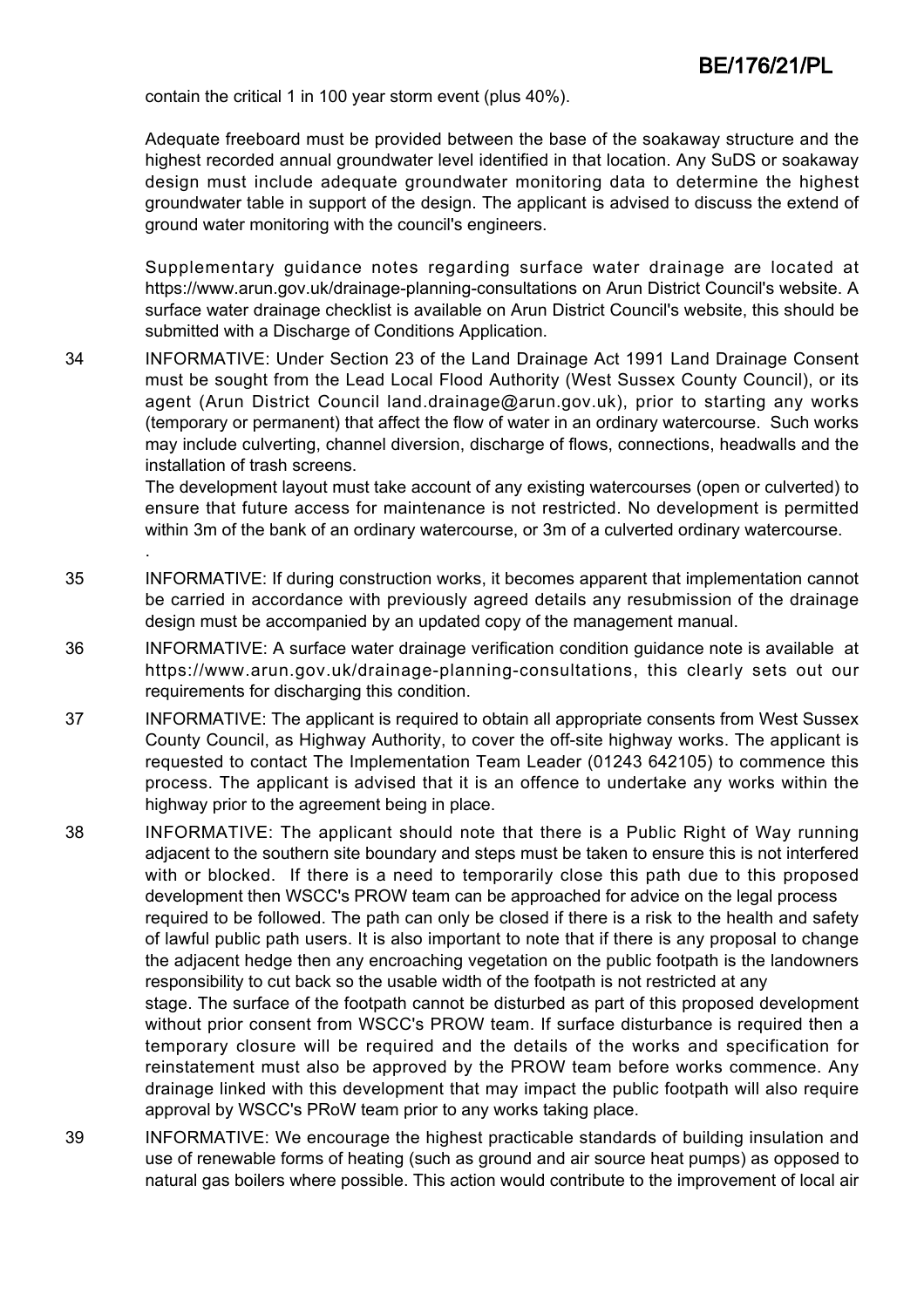quality and reduce overall GHG emissions in the long term. If any heat pumps are to be included in the development the applicant shall be required to demonstrate that any pump/s meets the criteria detailed in the Micro Certification Scheme planning standards (MCS 020).

- 40 INFORMATIVE: The applicant should note that under Part 1 of the Wildlife and Countryside Act 1981, with only a few exceptions, it is an offence for any person to intentionally take, damage or destroy the nest of any wild birds while the nest is in use or being built. Birds nest between March and September and therefore removal of dense bushes, buildings, ivy or trees or parts of trees etc. during this period could lead to an offence under the act.
- 41 INFORMATIVE: This notice does not give authority to destroy or damage a bat roost or disturb a bat. Bat species are protected under Section 39 of the 1994 Conservation (Natural Habitats etc ) Regulations (as amended), the 1981 Wildlife and Countryside Act (as amended) and the 2000 Countryside and Rights of Way Act. It is illegal to damage or destroy any bat roost, whether occupied or not, or disturb or harm a bat. If you are aware that bats roost in a tree(s) for which work is planned, you should take further advice from Natural England (via the Bat Conservation Trust on 0345 1300228) or an ecological consultant before you start. If bats are discovered during the work, you must stop immediately and contact Natural England before continuing.

# BACKGROUND PAPERS

[The documents relating to this application can be viewed on the Arun District Council website by going](http://www1.arun.gov.uk/planrec/index.cfm?tpkey=eOcella&user_key_1=BE/176/21/PL&keyscheme=planning) [to https://www.arun.gov.uk/weekly-lists and entering the application reference or directly by clicking on](http://www1.arun.gov.uk/planrec/index.cfm?tpkey=eOcella&user_key_1=BE/176/21/PL&keyscheme=planning) [this link.](http://www1.arun.gov.uk/planrec/index.cfm?tpkey=eOcella&user_key_1=BE/176/21/PL&keyscheme=planning)